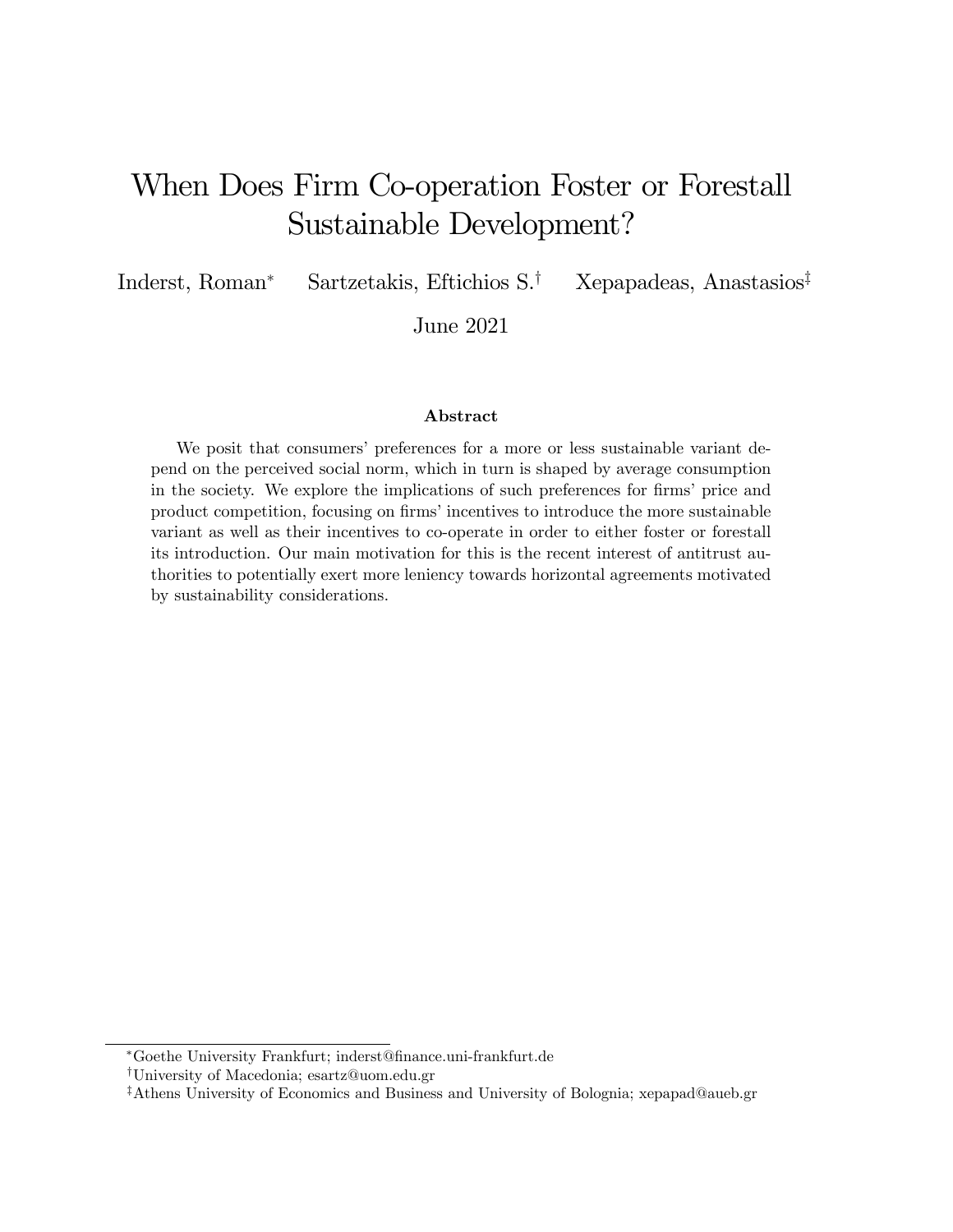### 1 Introduction

Recently, various competition authorities have initiated initiatives and consultations on whether to take a more lenient approach to cooperations, mergers, and restrictions to competition in case these foster sustainability, in particular environmental sustainability. For instance, the European network of competition authorities, including the European Commission's DG Comp, have initiated a taskforce to this aim, and the competition authorities of Greece and the Netherlands have jointly commissioned an expert report on how to measure such sustainability benefits, while the Dutch competition authority has already taken the step to issue draft guidelines.<sup>1</sup> In parallel, a burgeoning law-andeconomics literature discusses the potential merit and scope of such initiatives.<sup>2</sup>

In this discussion, it is typically taken as a given that, focussing on environmental sustainability, the institutional environment as a whole falls short of realizing a welfaremaximizing outcome. Absent adequately defined property rights or respective taxes or quota, individual production and consumption decisions fail to internalize all relevant externalities. To sharpen ideas, we focus on the case where production or usage of a particular product of Önal consumption generate a negative (health) externality on others. Agreements between firms should thus be permitted if they reduce this externality and if the societal benefits from this outweigh the societal loss due to a restriction in competition. If this could be established with only a small margin of error and if it is also established with equal certainty that the restriction to competition is necessary to obtain such efficiencies, i.e., that they would not materialize without it, prima facie such an extended test should increase welfare.<sup>3</sup> But such low margins of errors can not be assumed, and with this in mind we need to ask which types of proposals competition authorities may *realistically* face and which types of intended agreements are undertaken if their criteria are extended to include concerns for sustainability.

Taken as a given firms' self-interest in profits, $4$  this raises the question of why firms

<sup>4</sup>Throughout this paper we build on this notion. However, we acknowledge that firms may inherit the "gree objectives" of their investors, such as sovereign wealth funds, or of their founder-owners.

<sup>&</sup>lt;sup>1</sup>For the technical report see Inderst et al. (2021) and for the guidelines ACM (2020). Also the Helllenistic authority has issued a statement of principles (HCC 2020).

<sup>&</sup>lt;sup>2</sup>Much of this literature discusses whether this lies within the existing mandate of competition authorities and, if not, the potential trade-offs of extending their mandate accordingly. To name just three recent contributions, Holmes (2020), Kingston (2019), and van der Zee (2020) all explore the possibilty to extend competition law and its application to embrace sustainability.

<sup>&</sup>lt;sup>3</sup>Still, it may not be within the current remit of competition law, notably when efficiencies are restricted to consumers within the relevant market; cf. the literature in the preceding footnote and specifically the proposals within the consumer welfare paradigm in Inderst and Thomas (2020).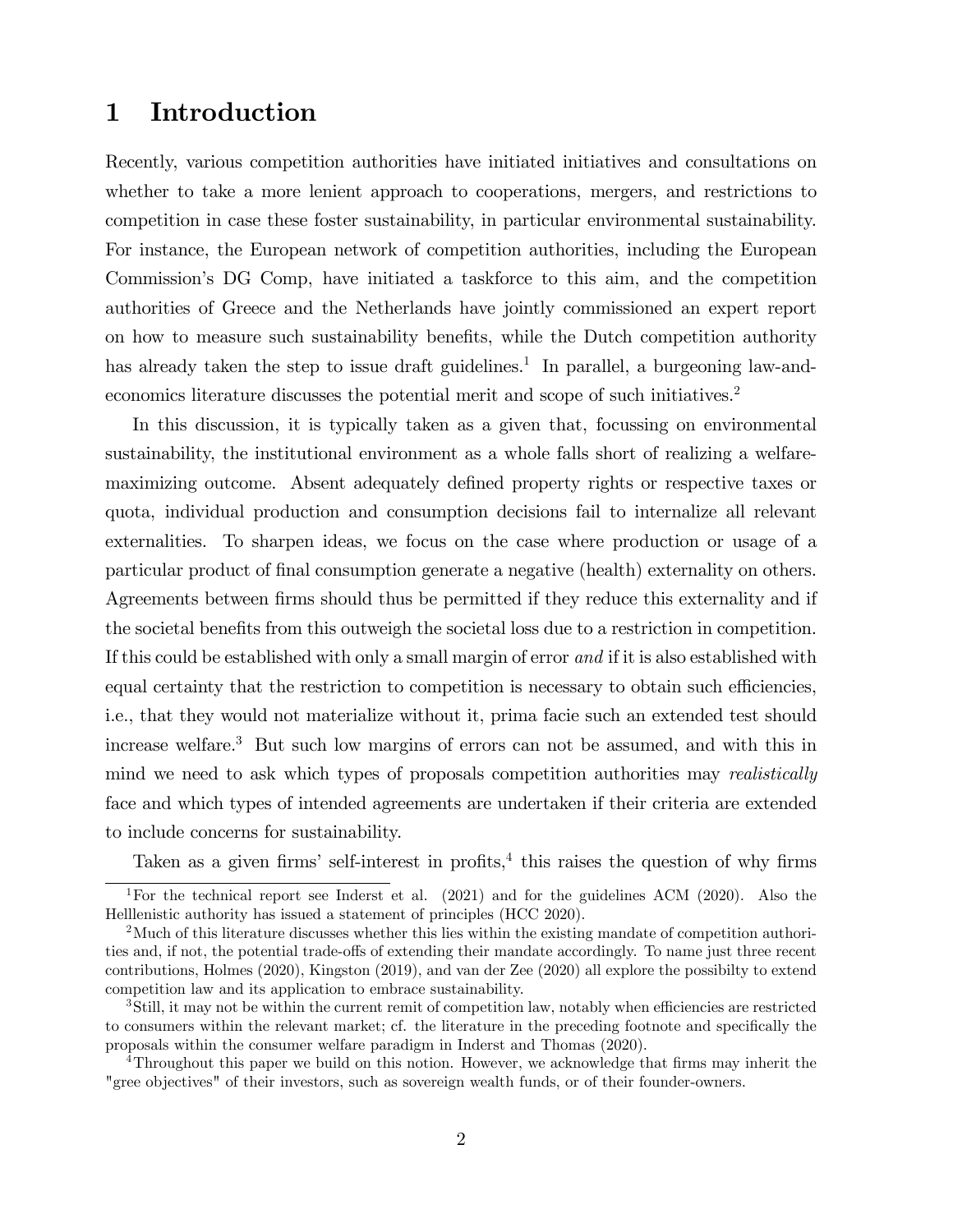would both like to and need to coordinate on sustainable activities, and, likewise, why comparable benefits would not materialize under competition. If (some) consumers put a premium on such sustainable production or consumption, we would trust competition to satisfy this need, rather than cooperation between competitors. And if consumers fail to sufficiently value such features, profit-oriented firms should have no incentives, unless the proposed cooperation is just a means to increase prices and profits.<sup>5</sup>

Advocates of a more lenient approach point to the need to share costs to develop more sustainable products, or to some sort of first-mover disadvantage. Prima facie it is, however, not obvious why this should be specific to such sustainable initiatives. In this paper we offer a rationale that should apply particularly to sustainable initiatives, as it relies on the notion that the introduction and diffusion of more sustainable products change the respective norms in society and thereby individual preferences for the (non- )sustainable variant. Communication between competitors may then facilitate a switch to more sustainable production and consumption. But we also point out when firms would rather want to coordinate not to introduce a more sustainable variant. The latter case is more likely to arise when the considered firms cover most of the relevant market. We find that then the unilateral introduction of a more sustainable variant intensifies competition: Rather than leading to (vertical) differentiation, as market shares affect the social norm and thereby preferences, individual demand becomes more responsive to prices. When the sustainable product allows Örms to expand their market, coordination is more likely to result in more sustainable production and consumption. Interestingly, we find that in either case firms' choices of a more sustainable variant represent strategic complements, giving rise to multiple equilibria, but that coordination will lead to the more sustainable outcome only in the latter case. Before returning to implications for antitrust practice, we motivate our key assumption regarding consumer preferences.

For most products, consumers' utility derives from their immediate use benefits. Environmental and resource economics, in particular, acknowledges also so-called non-use benefits or non-use value, e.g., from the knowledge of the existence and preservation of particular species or from animal welfare.<sup>6</sup> Also, when the production or consumption of a product generates externalities on others, to what extent consumers regard or disregard

 ${}^{5}$ Such criticism has been advanced (and formalized), for instance, by Schinkel and Spiegel (2017).

<sup>&</sup>lt;sup>6</sup>More precisely, non-use value refers to a valuation not based on actual, planned, or possible use by oneself (though possibly by others); cf., for instance, Pearce et al. (2006). Such non-use values may still be anthroprocentric, motivated by altruism or bequest motives, or extend beyond, such as in relation to animal welfare.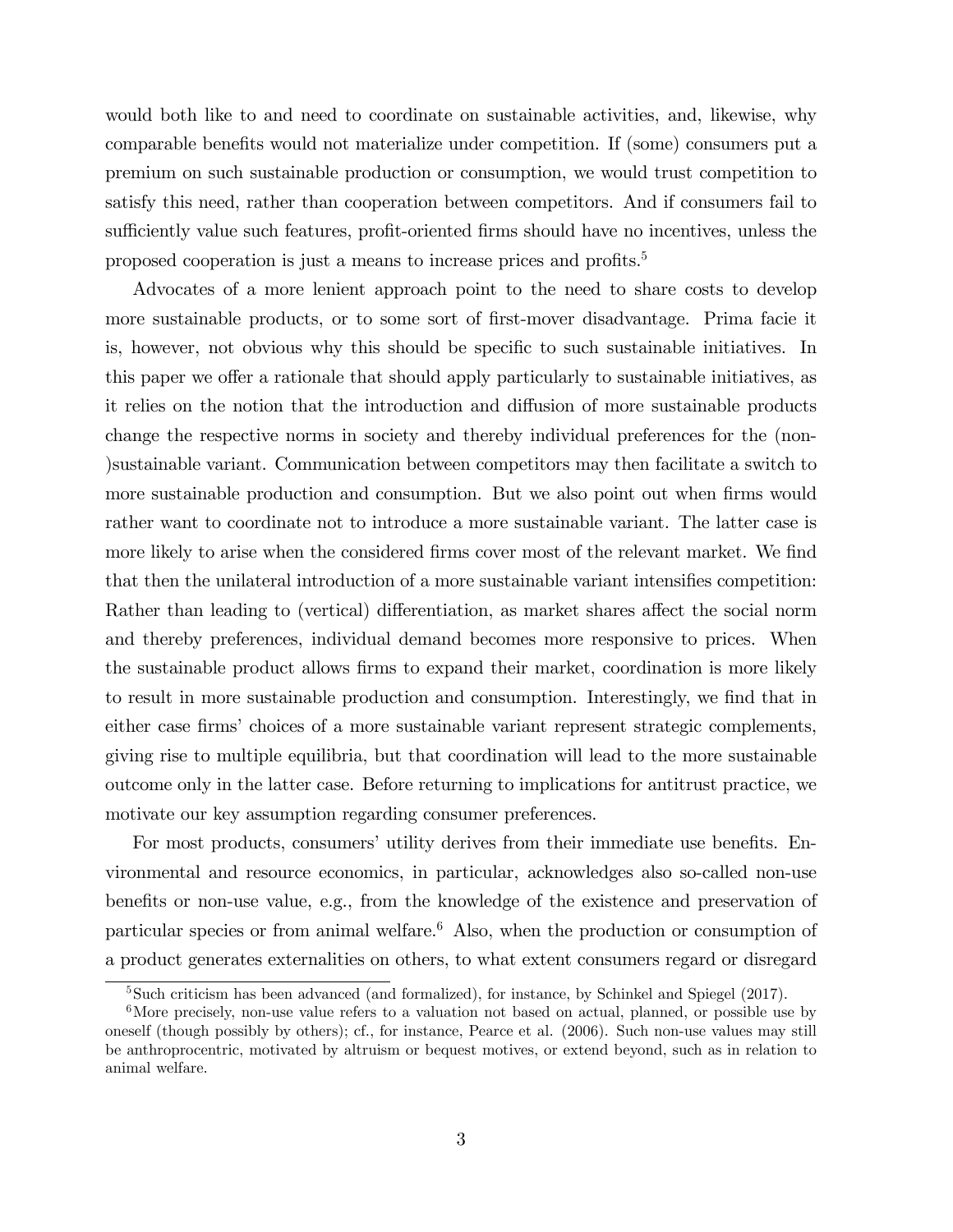these consequences of their choices should depend on the prevailing norm. At the core of our model is the presumption that this norm is affected by the anticipated or observed behavior of others. The relevance of how others behave in the same or similar situation has been confirmed repeatedly in the experimental economics literature, notably in games of contributions to a public good, where it has also been associated with notions of fairness and reciprocity.<sup>7</sup> It has also been confirmed by various field studies.<sup>8</sup>

When, as in our model, an individual consumer takes the average behavior of all consumers as the norm, in case of choosing the (cheaper) non-sustainable variant she should perceive a greater disutility the further away this choice is from the norm, i.e., the larger the market penetration or share of the sustainable variant. In the context of environmental economics, such a network effect is most related to Nyborg et al.  $(2006)$ .<sup>9</sup> We acknowledge that the key relationship between the choice of others and a consumer's individual choice may also have other foundations, such as imitation or learning about the existence of the respective products. In an analysis of optimal taxation, Sartzetakis and Tsigaris  $(2005)$  motivate networks effects mainly on the basis of required additional (infrastructure) investment.<sup>10</sup>

In 2015 the Dutch competition authority, ACM, decided on a joint proposal by supermarkets, poultry farmers, and broiler meat processors to produce and sell chicken meat only under enhanced animal welfare standards, the so-called "Chicken-of-Tomorrow" case. To assess this proposal, the ACM conducted a conjoint analysis. There, subjects were confronted with a hypothetical choice situation in which, next to variations in price and several (sustainable) attributes, information was provided on whether a particular option was choice by a small or large number of other consumers. A re-analysis of this data confirms both a sizable effect of the number of other consumers choosing the same option on the respective willingness-to-pay and that this effect is significantly larger with non-

<sup>&</sup>lt;sup>7</sup>An early contribution by Sugden (1984) assumes that individuals follow a conditional moral rule of "contributing of what I wish others to contribute, but not needing to contribute more than the person who contributes the least". Cf. Bolton and Ockenfels (2000) for a theory of equity and reciprocity. A related, early theoretical analysis is that of Grillo et al. (2001) on price competition with (non-)conformists.

<sup>8</sup>For instance, recycling behavior has been found to strongly correlate with beliefs about recycling in the community; see the various studies quoted in Schultz (2002). Likewise it has been recognized that such a feedback mechanism should be harnessed for policy making. See, for instance, the joint statement on "social norms as solutions" in Science (2016).

<sup>9</sup>Typically, in environmental economics "green preferences" of some consumers are typically taken as exogenously given (e.g., Christantatos et al. 2019).

 $10$ The Industrial Organization literature analyzes primarily competing networks; cf. Katz and Shapiro (1985) for the seminal contribution. In our subsequent analysis, the algebra for the particular case with asymmetric product choices and no fringe competitors is closely related to Griva and Vettas (2011).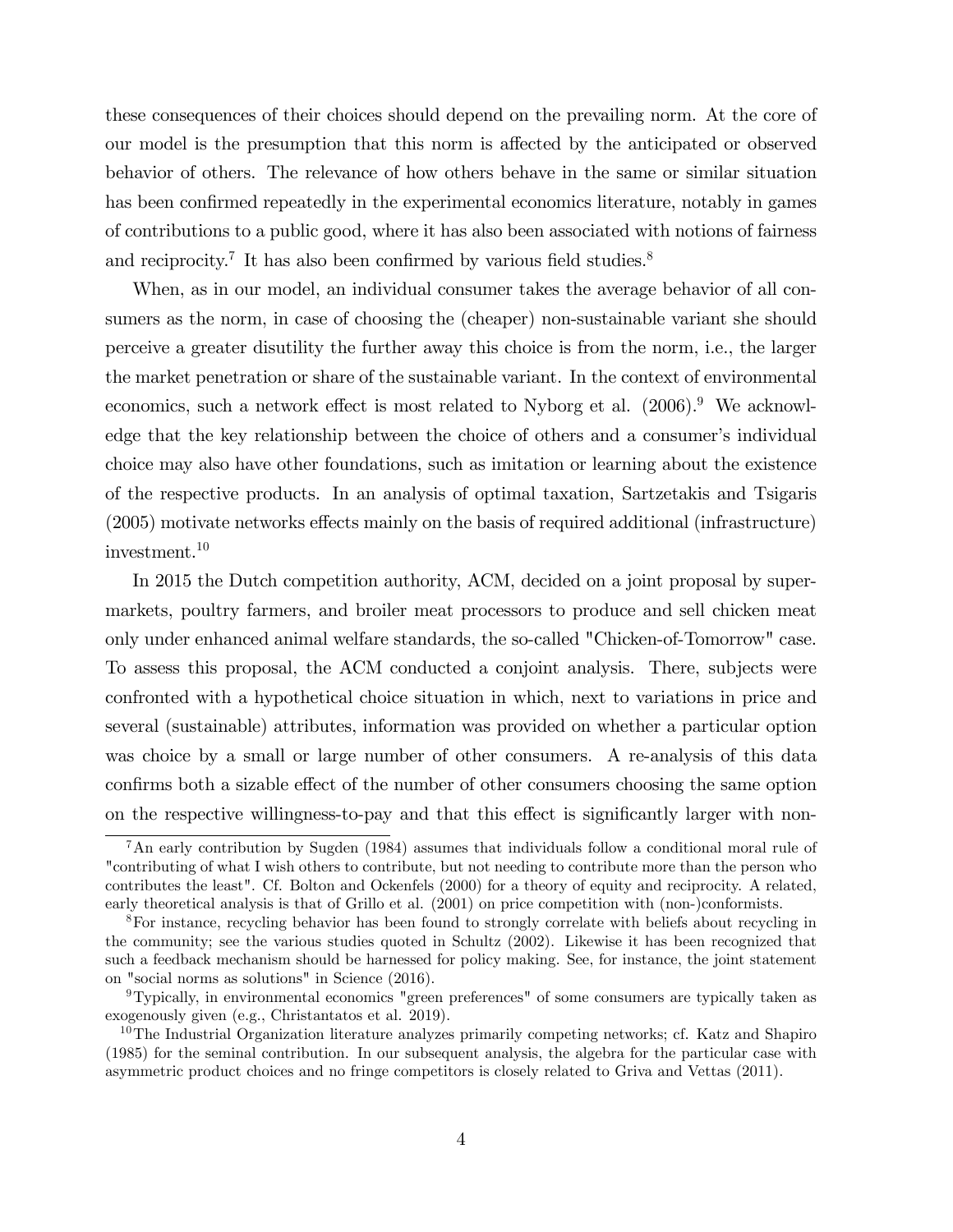sustainable variants: Subjects seem to be more willing to opt for a cheaper, non-sustainable variant when they believe that this is (still) chosen by a large number of other consumers.<sup>11</sup> The case is also interesting for the following reason. The agreement would have covered virtually the total market. In line with our predictions, firms did not trust that under competition they could raise prices sufficiently to cover both higher marginal costs as well as lump-sum costs of such a change, and consequently they proposed also an agreement to a higher price. The ACM refused to support this agreement, though only after careful deliberation, supported by the aforementioned conjoint analysis.<sup>12</sup>

In our analysis, we restrict consideration solely to coordination by communication, rather than binding agreements (or agreements that are supported by repeated interaction). Consequently, as already noted, communication serves as a way to select among multiple equilibria. This can foster sustainability when firms thereby expect a sufficient expansion of the market, or likewise when this prevents an erosion of the market of the particular product. Otherwise, such coordination is more likely to forestall a change: Then, the fear that a rival may start to produce a more sustainable variant, which under our norm-based preferences would intensify competition, triggers an industry-wide switch to more sustainable production, which firms can prevent by coordinating on the less sustainable status-quo.<sup>13</sup> We note however that in the latter case, in line with the aforementioned "chicken-for-tomorrow" case, firms would prefer a switch to more sustainable production if they were allowed to agree also on a minimum price so as to safeguard their investments in light of subsequent competition. If such agreements are considered by an antitrust authority, they require a detailed (consumer) welfare analysis, as conducted by the ACM in the particular case.

We organize our results as follows. Section 2 introduces the main ingredients of our theoretical analysis. Section 3 analyzes a baseline model. Section 4 extends the analysis. We conclude in Section 5. Proofs are collected in a separate Appendix.

 $11$ See Inderst et al.  $(2021)$ .

 $12$ https://www.acm.nl/en/publications/publication/13761/Industry-wide-arrangements-for-the-socalled-Chicken-of-Tomorrow-restrict-competition

<sup>13</sup>As a case in place, in April 2019 the European Commission sent a Statement of Objections to German premium car manufactures BMW, Daimler, and Volkswagen, covering also brands like Porsche or Audi, accusing the companies of taking part in a collusive scheme, from 2006 to 2014, to limit the development and roll-out of emission cleaning technologies for new diesel and petrol passenger cars sold in the European Economic Area (EEA) (https://ec.europa.eu/commission/presscorner/detail/en/IP\_19\_2008). Together these companies are supposed cover more than 80 % of the premium market segment.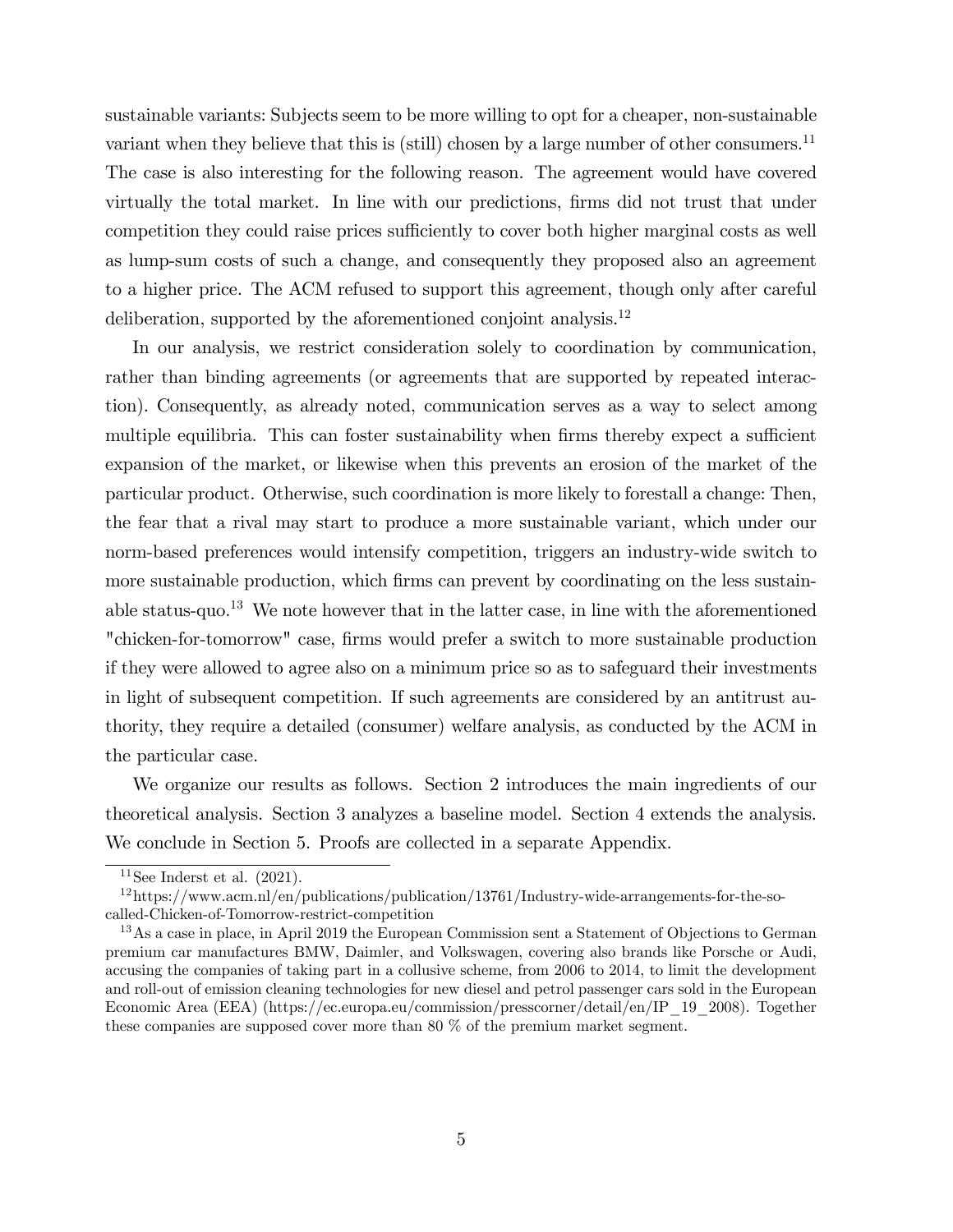### 2 Model and Plan of Analysis

To introduce our key ideas, we keep the market environment as simple as possible. We thus consider a market that operates only for one period, though we discuss below also the additional forces that are at play when introducing dynamics. The market is populated by the mass one of consumers, each of which purchases (at most) a single unit. We focus on a possible agreement by two firms,  $i = A$  and B. Firms can produce either a sustainable  $(s)$  or a non-sustainable  $(ns)$  variant of the product. The non-sustainable variant can be produced also by a market fringe. Firms' offerings are horizontally differentiated, which allows them to earn a margin above costs.

Before we formalize these ingredients, to provide a framework we briefly introduce the model's timing. We suppose that firms  $A$  and  $B$  choose first whether to offer the more or the less sustainable variant. Later we allow Örms at this stage to coordinate their choices. Firms subsequently choose prices. Ultimately consumers make their choices.

#### 2.1 Product Variants and Consumer Preferences

Originally, all firms offer the same variant of the product. We term this the non-sustainable variant  $(ns)$ . The two strategic firms can offer the sustainable variant  $(s)$  after investing  $K \geq 0$ , which then comes at constant per-unit costs of production  $c_s > 0$ . K is specific to each firm that switches to the sustainable variant.<sup>14</sup>

A consumer's (gross) utility has three, separable parts: its use value  $u_0 > 0$ , which we thus suppose to be equal for both variants; the subsequently introduced horizontal preferences for individual firms; and the part that pertains to the product's sustainability feature, as introduced next.

We suppose that production and consumption of a unit of the non-sustainable variant cause damages that are spread equally over the population (of mass one) and that are of size  $D > 0$ . As each consumer is atomistic, this implies that the damage inflicted on herself by her own consumption is negligible. Consequently, for the subsequently considered consumer choice and market equilibrium, this can be ignored, albeit it provides the basis for referring to the other variant s as sustainable (or socially more desirable) and, consequently, for the formation of a respective social norm, to which we turn now.

Suppose that a given consumer expects  $\widehat{S}$  to be the share of consumers that purchase the sustainable variant. Each of these consumers thus reduces damages to society by  $D$ ,

 $14$ Otherwise, there is an immediate benefit from an agreement that allows to share such costs.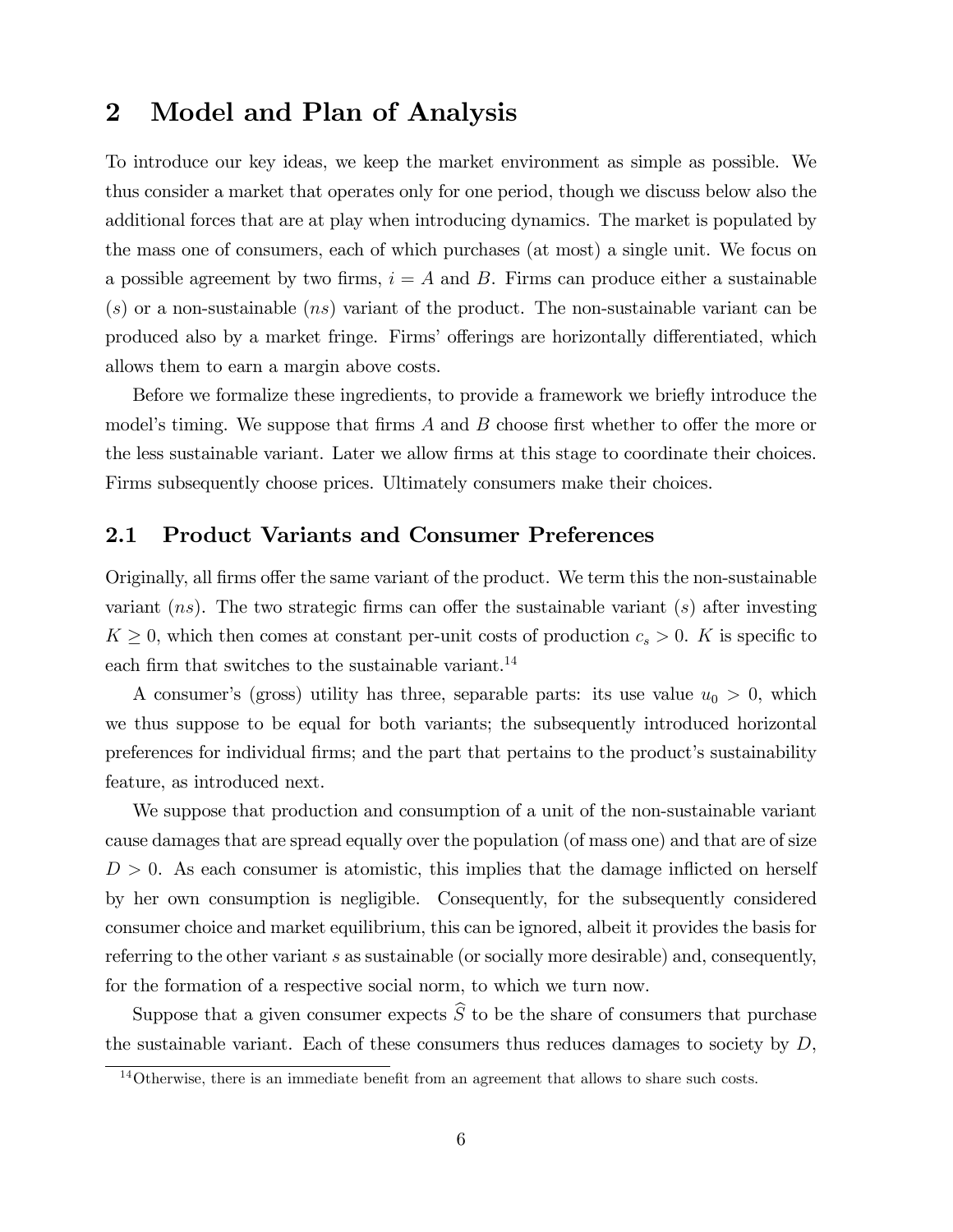and the overall expected reduction is  $\widehat{S}$  times D. If the considered consumer decides to still purchase the nonsustainable variant, we suppose that this inflicts on her a (psychological) disutility<sup>15</sup> that is increasing in the distance between own behavior and the societal average:  $\rho_{ns}\hat{S}$  with  $\rho_{ns} > 0.16$  For tractability, we thus suppose that the relationship is linear.

We also allow for a possible tax  $t$  that may be levied on consumption of the nonsustainable variant. A consumer who purchases the non-sustainable variant at price  $p$  thus realizes the utility<sup>17</sup>

$$
u_{ns} = u_0 - p - t - \rho_{ns}\widehat{S},\tag{1}
$$

where we have still ignored horizontal firm preferences, as introduced below (as well as the price that needs to be paid).

We turn now to a consumer's utility when purchasing the sustainable variant. We allow  $\widehat{S}$  to have also an impact on the utility obtained from the sustainable variant, again linear with slope  $\rho_s$ , and that the sustainable variant may also be subsidized by some amount  $g \geq 0$ . Consumption of the sustainable variant at price p thus realizes the utility

$$
u_s = u_0 + g - p + \rho_s \hat{S}.\tag{2}
$$

Denote  $\gamma = \rho_{ns} + \rho_s$  and  $z = g + t$ . In our subsequent analysis these two parameters will be key, and we stipulate for the net effect that  $\gamma > 0$ .<sup>18</sup> We note again that consumers are not differentiated in their sustainability preferences. We discuss possible implications of such differentiation, together with distributional implications, in our concluding remarks.

### 2.2 Competition

We achieve tractability by invoking an extended Hotelling model, which will give rise to linear demand. A key element of our comparative analysis is the extent to which

<sup>&</sup>lt;sup>15</sup>This seemingly relates our formalization of preferences also to the literature of psychological game theory (Geneakoplos et al. 1989, Battigalli and Dufwenberg 2009). There, however, such disutility is experienced in case of "letting down" others, i.e., acting differently from what they expected. Such a feeling of guilt may describe more appropriately a situation with personal interactions (e.g., as in the advisor-experiment performed in Inderst et al. 2019).

<sup>&</sup>lt;sup>16</sup>We acknowledge that ours represents a rather simplistic way to introduce both the formation of a social norm and individual disutility derived when own behavior falls short of this norm. In particular, we acknowledge that this formalization does not fully comprise and compare the respective contributions, such as the reduction in damages and the payment of a possibly higher price. Incorporating endogenous prices into such a comparison would however make our subsequent analysis intractable.

<sup>&</sup>lt;sup>17</sup>Recall from the Introduction that the data from the Conjoint Analysis conducted for the "Chickenof-Tomorrow" case confirmed such a parameter  $\rho_{ns} > 0$  (as well as  $\gamma > 0$ , as introduced below).

<sup>&</sup>lt;sup>18</sup>This immediately holds when  $\rho_s > 0$ . We note that the case with  $\rho_s < 0$  could arise when the additional utility felt by choosing the sustainable varialbe decreases with the social norm (and thus the extent to which own behavior exceeds the norm).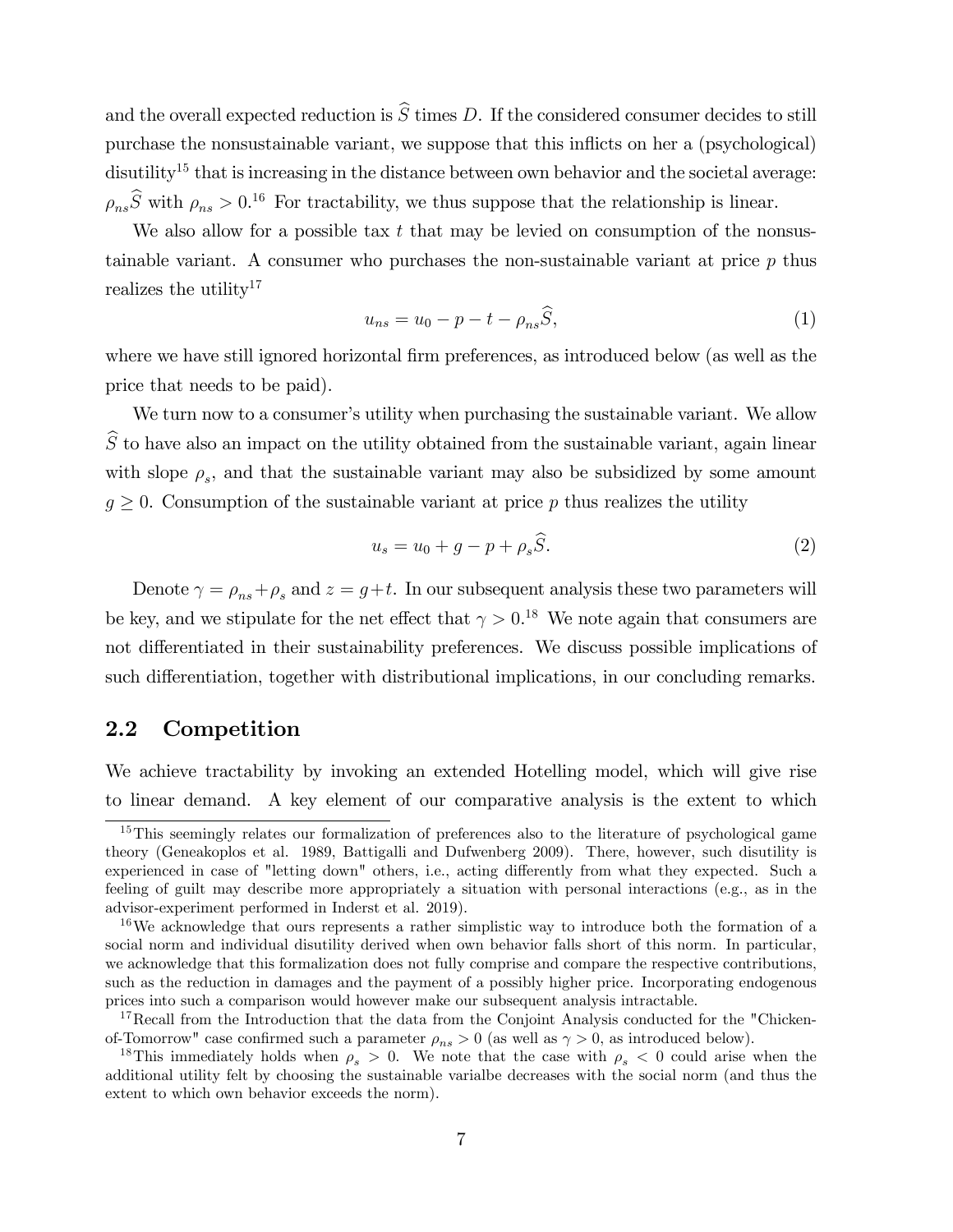the introduction of the sustainable variant allows Örms to expand their (joint) market, rather than only shifting market shares between them. To analyze this in a tractable way, we introduce three market segments: In market segment  $A$  the respective firm  $A$ competes with a fringe, firm  $B$  competes with a fringe in market segment  $B$ , and in market segment C firms  $A$  and  $B$  compete *against each other*. The respective market sizes (mass of consumers) are denoted by  $M$  for the market segment at which firms  $A$  and  $B$ compete and, assuming symmetry, by  $m$  for each of the two fringe market segments, with  $\Phi = 2m + M = 1$  (so that  $M = 1 - 2m$ ).

In our baseline model we allow firms  $A$  and  $B$  to set different prices at the respective market segments. This greatly simplifies the analysis. In the subsequent section we then extend our results to uniform pricing across all market segments. There, we also represent the three market segments as three intervals on a single Hotelling line of length three, with firms  $\tilde{A}$  located at 1, firm  $B$  located at 2, and fringe market competitors located at 0 and 3, respectively. In our baseline model, only market segment  $C$  is modelling in this way, with a standard linear differentiation parameter  $\tau > 0$ . That is, when purchasing from firm i, a consumer in market segment C with respective (preference) distance x derives utility  $u_i - x\tau$ , where either  $u_i = u_s$  or  $u_i = u_{ns}$ . In firms' local market segments A and B we suppose that there is at least one fringe firm that is not horizontally differentiated, so that the total demand m in the market segments falls to firm  $A$  or  $B$ , respectively, if the respective utility is only marginally higher than that of the fringe, and vice versa. We denote prices in market segments A and B with capital letters  $(p_A \text{ and } p_B)$  and prices in market segment C with small letters  $(p_a \text{ and } p_b)$ . Note again that in our extension we will impose uniformity  $(p_A = p_a \text{ and } p_B = p_b).$ 

In what follows, we first analyze, for given parameters, the equilibrium outcome. Based on this we then derive Örmsí incentives to coordinate, in a way made precise below. Throughout we will ask whether and when firms will choose the sustainable variant. We thereby take it as given that societal benefits are highest when both firms choose the sustainable variant, which holds surely whenever the respective damages  $D > 0$  are sufficiently high. We discuss this subsequently, where we also discuss more generally the implications of the chosen consumer preferences for a welfare analysis. We will also discuss the interaction of (dis-)allowing cooperation and a change in  $z = g + t$ , i.e., the sum of a subsidy and a tax.

In what follows, to restrict attention to interior solutions, we impose the following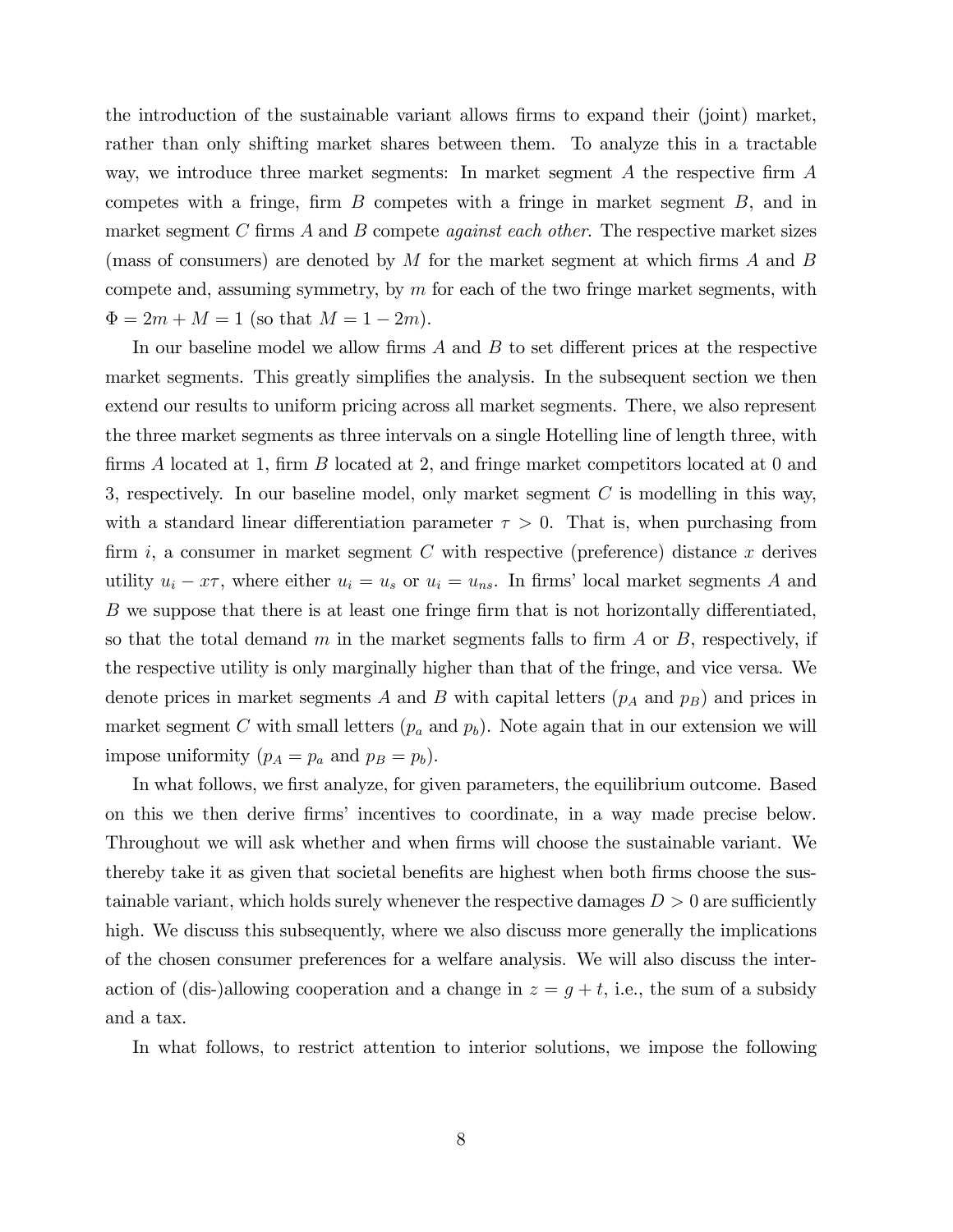restriction, where we use  $v = z - c_s$ :

$$
\tau - \gamma > \max(0, v/3). \tag{3}
$$

For instance, when  $\gamma = 0$  and  $v > 0$ , this requires that horizontal differentiation is, informally speaking, "at-least-as-important" as the marginal net benefit from the sustainable product. We note that we suppress a symmetric requirement that applies when  $v$  is sufficiently negative and that ensures a positive market share now for the sustainable product, as this case will never be relevant on the equilibrium path.

### 3 Pricing Equilibria for the Baseline Model

Recall that in our baseline model, firms can set separate prices in the three considered market segments. These are now considered in turn, always taken as given firms' product choices.<sup>19</sup>

#### 3.1 Equilibrium Prices

**Pricing in market segments A and B.** Here, given the simple structure of market segments A and B in our baseline model, the respective firm A or B can extract the difference between consumers' willingness-to-pay for its product versus that of the respective fringe. This is zero when the non-sustainable variant is chosen (where we recall that we have normalized costs  $c_{ns}$  to zero). Suppose next that firm A offers the sustainable variant. With  $\widehat{S}$  denoting consumers' expectations of the actions of all consumers (society), firm A can thus charge the price

$$
p_A = u_s - u_{ns} = \gamma \widehat{S} + z.
$$

When consumers expect also firm  $B$  to offer the sustainable variant, irrespective of how market segment C is divided, we have  $\hat{S} = 1$  and thus  $p_A = p_B = \gamma + z^{20}$  When only one firm offers the sustainable product, say again A,  $\hat{S}$  depends on consumers' beliefs about how market  $C$  is shared between the two firms. As in (a rational expectation) equilibrium expectations must be satisfied, this corresponds to the respective equilibrium market shares in C, to which we turn below.<sup>21</sup> For now we denote the (expected) cutoff

 $19\text{As}$  noted above we suppose that, for reasons of costs or credibility, a firm can not supply different variants to different market segments.

<sup>&</sup>lt;sup>20</sup>We take as given that both A and B optimally set prices such that they conquer the respective fringe market segment. In our extension, where also the fringe markets have downward sloping demand, this will not necessarily be the case, which will give rise to additional interactions between the prices set by the two firms.

 $^{21}$ With respect to the formation of expectations, recall that product choice proceeds that of prices.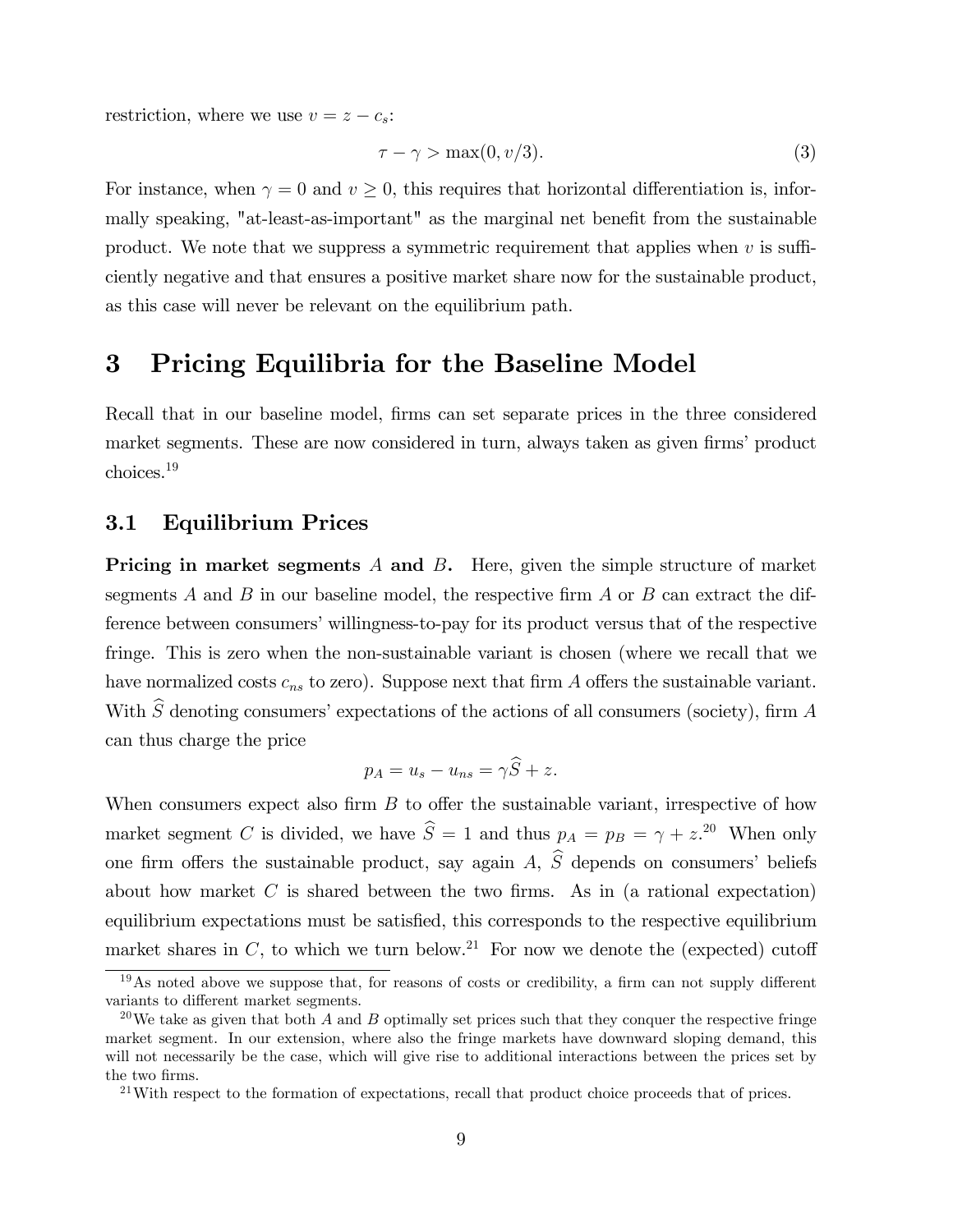type in market segment C by  $\hat{x}_C$ , which also represents the respective market share of firm A. We briefly summarize results:

**Lemma 1** When firm A offers the nonsustainable variant, in the respective market segment A it can only set a price equal to costs (of zero), and this applies symmetrically to firm B. When both firms offer the sustainable variant, they both set  $p_A = p_B = \gamma + z$ . When only firm  $A$  chooses the sustainable variant, its price in market segment  $A$  is  $p_A = z + \gamma(m + M\hat{x}_C)$ , while when only firm B chooses the sustainable variant, its price is  $p_B = z + \gamma(m + M(1 - \hat{x}_C)).$ 

**Pricing in market segment C.** When both firms offer the nonsustainable product, pricing in market segment C is standard. Still, for subsequent comparison it is useful to make also this transparent. For this we denote the utility (gross of price and horizontal preferences) by  $u_i$ . When interior, the critical (cutoff) consumer in market segment C is then given by

$$
x_C = \frac{1}{2\tau} \left[ \tau + (u_A - p_a) - (u_B - p_b) \right],
$$
 (4)

which also denotes firm  $\hat{A}$ 's share of the respective market. (Recall that we denote prices in market segment  $C$  with small subscripts  $a$  and  $b$ ). When both firms offer the nonsustainable variant, so that  $u_i = u_{ns}$ , this simplifies to

$$
x_C = \frac{1}{2\tau} \left[ \tau - p_a + p_b \right],\tag{5}
$$

so that equilibrium prices are immediately obtained as  $p_a = p_b = \tau$  (given costs of zero).

When both firms offer the sustainable variant, recall that then all consumers purchase the sustainable variant (i.e. irrespective of  $x<sub>C</sub>$ ). With this in mind, either firm offers consumers the gross utility  $u_s = \rho + z$ , so that  $x_C$  again simplifies to expression (5). It follows again that firms compete themselves down to a margin (above costs  $c_s$ ) of  $\tau$ ,  $p_a = p_b = c_s + \tau$ . For the case where both firms offer the same product variant, we thus have:

**Lemma 2** When both firms offer the nonsustainable variant, in market segment  $C$  they set the price  $p_a = p_b = \tau$  (given costs of zero). When both offer the sustainable variant, they set  $p_a = p_b = c_s + \tau$ .

We turn now to the asymmetric case and suppose for specificity that firm  $A$  introduces the sustainable variant. A consumer in market segment  $C$  who is at distance  $x$  to firm  $A$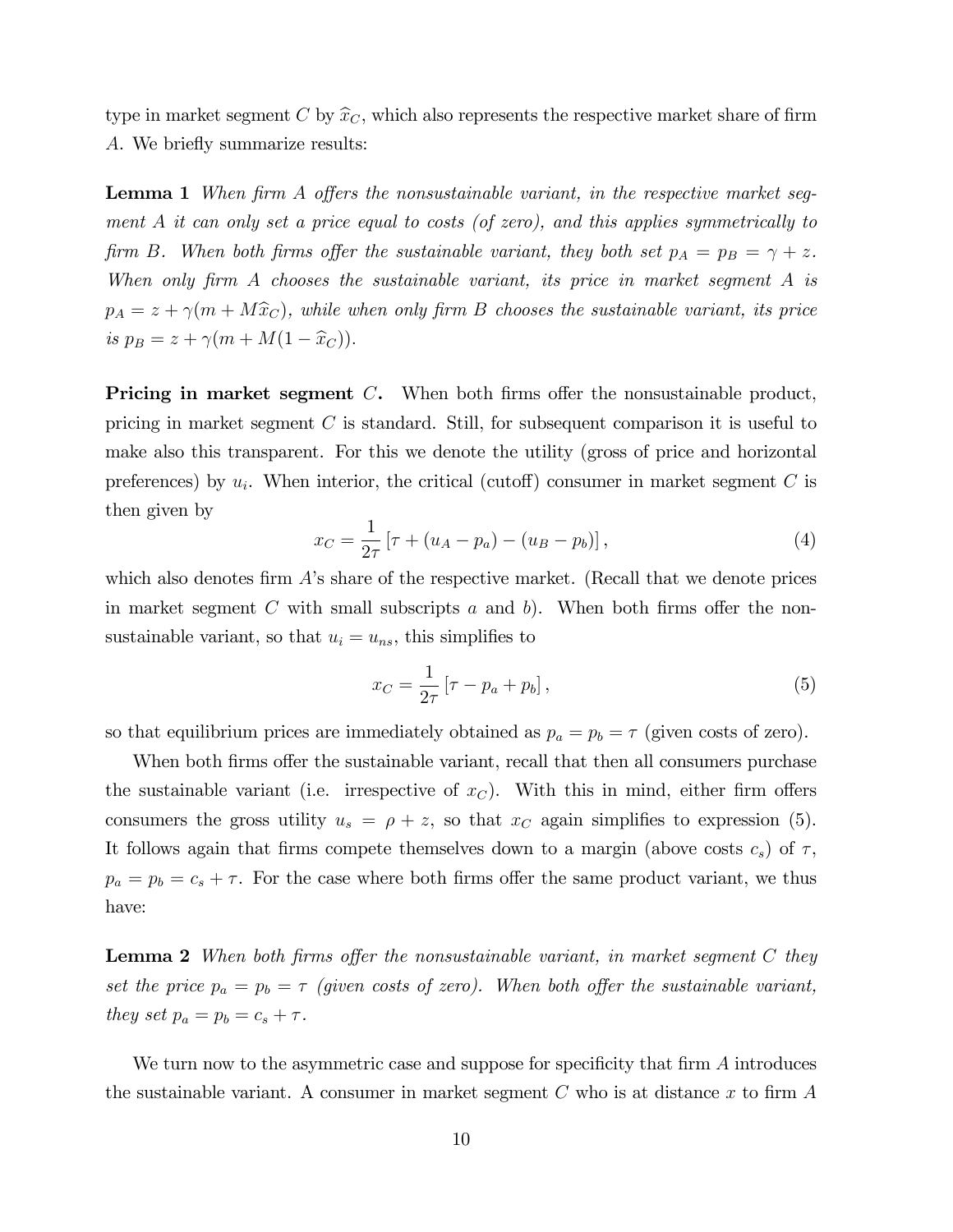thus expects the net utility  $u_0 + \rho_s \widehat{S} + g - x\tau - p_a$ , while the same consumer expects from firm B the net utility  $u_0 - \rho_{ns}\hat{S} - t - p_b - (1 - x)\tau$ . The critical type  $x_C$ , when interior, thus solves

$$
\tau u_0 + \rho_s \hat{S} + g - x\tau - p_a = u_0 - \rho_{ns} \hat{S} - t - p_b - (1 - x)\tau
$$

or

$$
x_C = \frac{\tau + z - p_a + p_b + \gamma \hat{S}}{2\tau}.
$$
\n<sup>(6)</sup>

Importantly, in this expression  $\hat{S}$  depends also on the expected cutoff as now, with asymmetric product choices,  $\hat{S} = m + M\hat{x}_C$ . Substituting and using, from rational expectations, that  $\hat{x}_C = x_C$ , we have finally

$$
x_C = \frac{1}{2\tau - \gamma M} \left[ \tau + z + \gamma m - p_a + p_b \right]. \tag{7}
$$

This derivation makes transparent the role of the modified consumer preferences. If  $\dim A$  reduces its price, this has both a direct effect on the utility of a consumer and an indirect effect as it will expand overall purchases of the sustainable product. This shows up in the (absolute value of the) slope of the cutoff-type: When the price  $p_a$  is marginally decreased, ceteris paribus, through a change in  $x<sub>C</sub>$  the marginal effect on demand in the market segment C (of size M) is  $M/(2\tau - \gamma M)$ , compared to  $M/2\tau$  when both firms choose the same variant (expression (5)). Note that our parameter assumptions imply that  $\gamma M < 2\tau$ .

Hence, for  $\gamma > 0$  demand becomes more responsive to price changes, given the feedback effect that a change in the market share of the sustainable or the non-sustainable product has on consumers' preferences. As we noted in the Introduction, this is akin to a network effect. It intensifies competition, but only so in the asymmetric case where firms have chosen different product variants. Furthermore, for  $\gamma > 0$  there is an interaction between the two segments of the market that firm A serves, A and C: As also the mass  $m$  of consumers in market segment A choose the sustainable variant, this makes  $A$ 's product more attractive to all consumers and pushes up  $x<sub>C</sub>$ . Solving for equilibrium prices, we obtain:

**Lemma 3** When only firm A chooses the sustainable variant, equilibrium prices in market segment C are:

$$
p_a = \tau + \frac{1}{3} [2c_s + z + \gamma(m - M)],
$$
  
\n
$$
p_b = \tau + \frac{1}{3} [c_s - z - 2\gamma(m + M)].
$$
\n(8)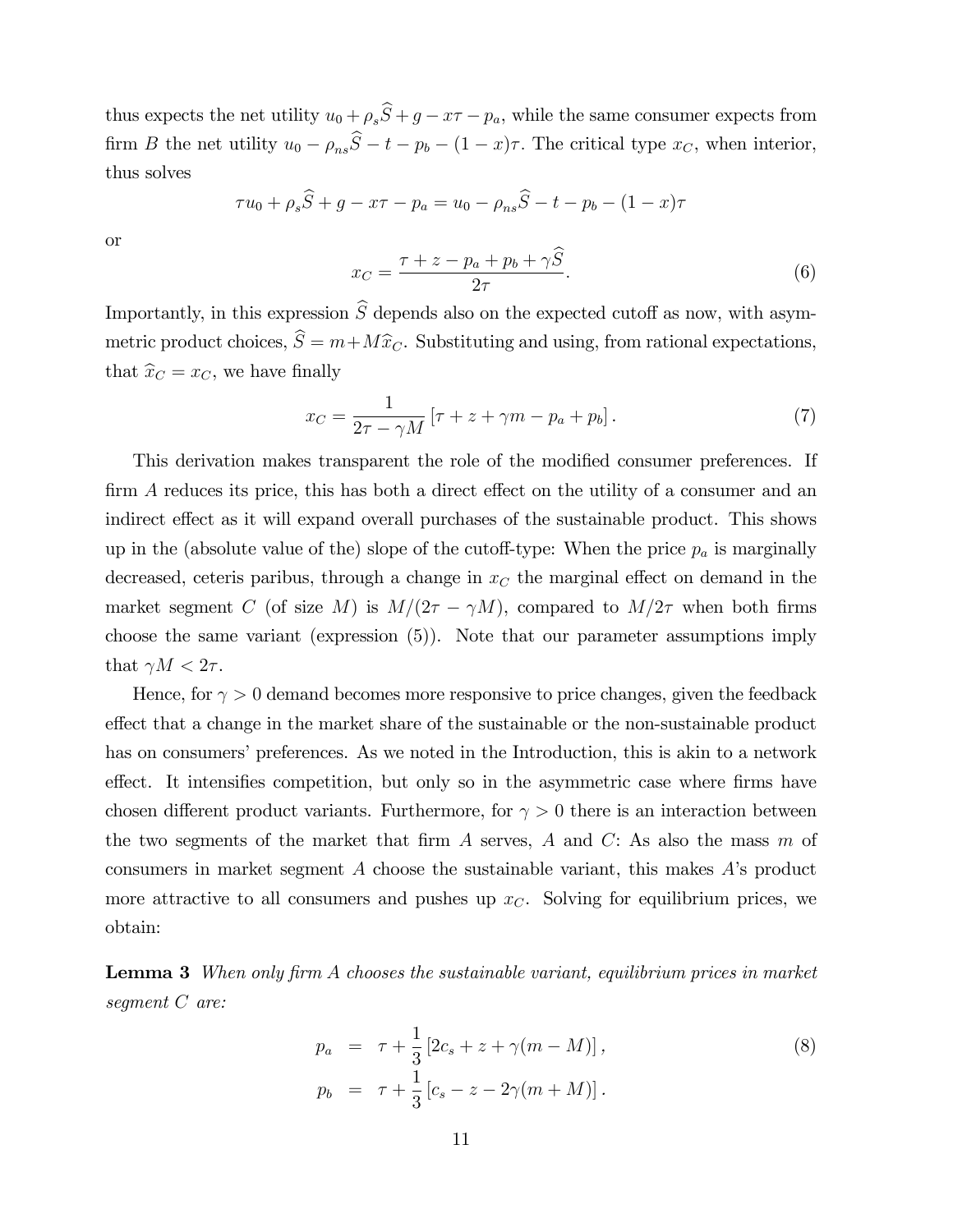This gives rise to

$$
x_C = \frac{3\tau + z + \gamma(m - M) - c_s}{3(2\tau - \gamma M)}.
$$
\n(9)

We note that this indeed satisfies  $x_C < 1$  if  $z - c < 3\tau - \gamma(2M + m)$ , which holds by assumption  $(3)^{22}$ . The case where only firm B chooses the sustainable variant is symmetric.

The effects of cost differences and of the net direct benefit  $z$  for the sustainable product on prices are immediate. More novel is the effect of  $\gamma > 0$ . The aforementioned increase in the responsiveness of demand to prices unambiguously reduces the price for the nonsustainable product. When market segment C is sufficiently important with  $M > m$ , also the price of the sustainable product decreases in  $\gamma$ . This follows again from the increased responsiveness of demand. However, when  $M < m$ , instead,  $p_a$  increases in  $\gamma$ . Then the immediate effect of the increased valuation for the sustainable product, which firm A captures by setting a higher price, dominates.<sup>23</sup>

Plugging prices into  $(7)$  yields  $(9)$  for the equilibrium cutoff in market segment C. When  $\gamma = 0$ , it is immediate that firm A has a larger share of the market if and only if  $z > c_s$ : The direct benefits must outweigh the respective cost disadvantage. When  $z \geq c_s$ , it is likewise intuitive (and straightforward to show) that the market share is higher for all  $\gamma > 0$ . When however  $z < c_s$  and  $\gamma > 0$ , there are two different forces at work and  $x_C$ exceeds one half only if  $\gamma > 2 (c_s - z)$ .<sup>24</sup>

#### 3.2 Profits for Given Product Choices

We turn now to equilibrium profits under different product choices. Given symmetry of the two fringe market segments, we can conveniently define such profits as  $\pi_{ns,s}$  for the case where the considered firm chooses the nonsustainable variant and the other firm the sustainable variant, and likewise for all other combinations. These profits are gross of investment costs  $K$  in case of choosing the sustainable variant. Summing up over all market segments and making use of the characterized equilibrium prices, we obtain first for the symmetric choices the following results:

<sup>&</sup>lt;sup>22</sup>While also  $x_c > 0$  requires parameter restrictions, we suppress these as they are not required for the equilibrium characterization (where product variants are chosen optimally).

<sup>&</sup>lt;sup>23</sup>As is immediate, we also have that  $p_a > p_b$ , which follows from higher costs  $c_s \geq 0$ , from the immediate advantage  $z \geq 0$ , and from  $\gamma > 0$ .

<sup>&</sup>lt;sup>24</sup>Transforming  $x_C > 1/2$  yields  $\gamma > \frac{c_s - z}{\frac{1}{2}M + m}$ , which given  $2m + M = 1$  can be written as  $\gamma > 2$   $(c_s - z)$ .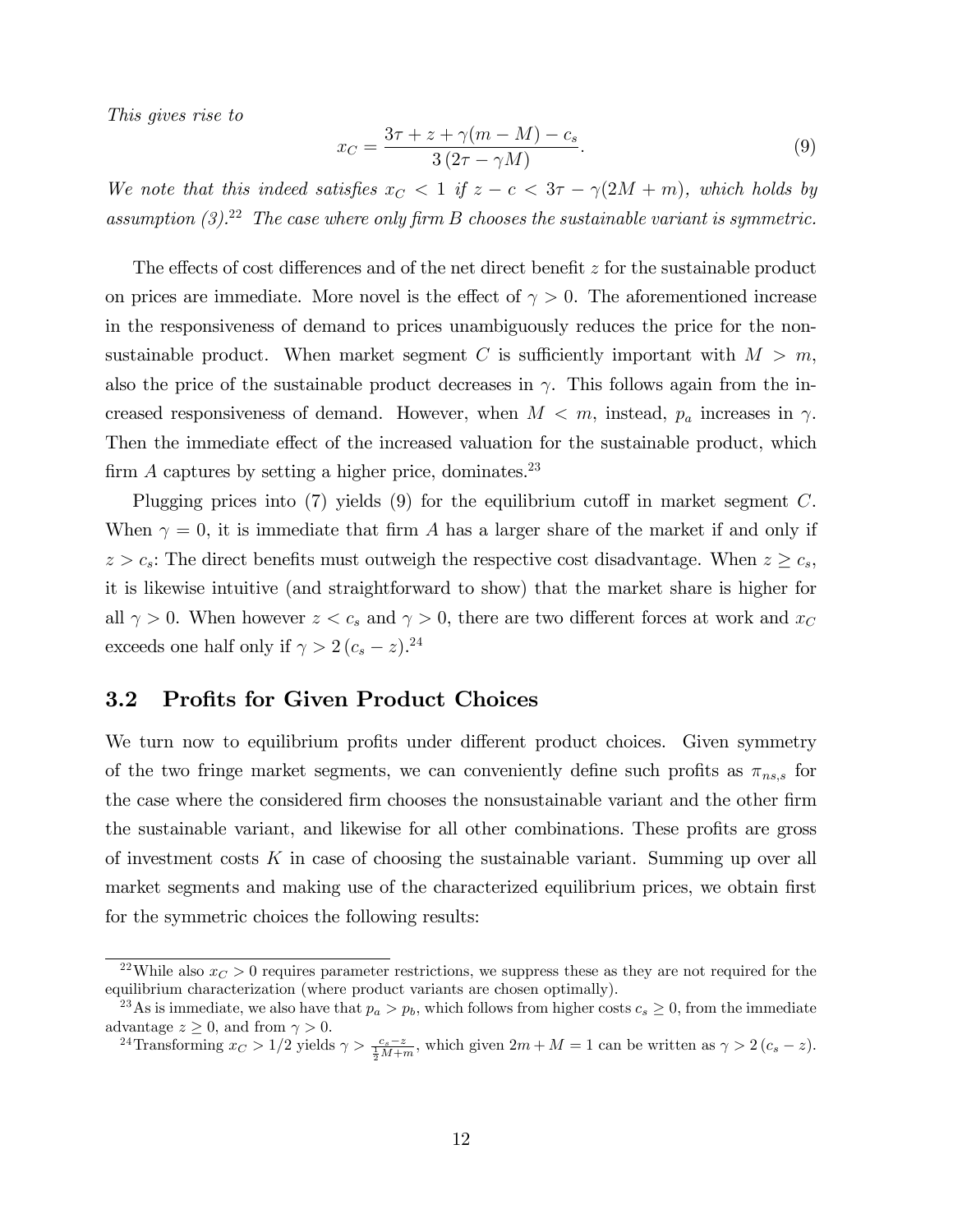**Lemma 4** Suppose both firms choose the same product variant. If they choose the nonsustainable variant, their gross profits are  $\pi_{ns,ns} = M\frac{\tau}{2}$ . If they choose the sustainable variant, their gross profits are  $\pi_{s,s} = M\frac{\tau}{2} + m(\gamma + z - c_S)$ .

From Lemma 4 we have immediately that

$$
\pi_{s,s} - \pi_{ns,ns} = m(\gamma + z - c_s). \tag{10}
$$

As in market segment C the higher utility of consumers is fully competed away, when both firms switch to the sustainable variant, they only make additional profits from market segments  $A$  and  $B$ , where they compete against the nonsustainable fringe (and only when  $\gamma + z - c_s > 0$ ). Importantly, for the market segment C the fact that also the rival switches to the sustainable variant is beneficial: It allows to extract from each consumer in markets A or B the incremental utility  $\gamma + z$ , given that, with also the other firm offering the sustainable variant, the market share of the sustainable variant is equal to one. Instead, as we have already observed, when only firm  $A$  offers the sustainable variant, for instance, the incremental utility it can extract in market A is only  $z + \gamma(m + Mx_C)$ , thus lower by  $\gamma M(1 - x_C)$ . We now turn to this asymmetric case.

**Lemma 5** Suppose only firm  $A$  offers the sustainable product variant. Then firms' gross profits are given by

$$
\pi_{s,ns} = m(z + \rho(m + Mx_C) - c_s) + Mx_C \left[ \tau + \frac{1}{3} \left[ z + \rho(m - M) - c_s \right] \right], \quad (11)
$$
  

$$
\pi_{ns,s} = M(1 - x_C) \left[ \tau + \frac{1}{3} \left[ c_s - z - 2\rho(m + M) \right] \right].
$$

When only firm B offers the sustainable variant, expressions are symmetric (with  $x_C$ replaced by  $1 - x_C$ ).

It is now interesting to focus on the profit that the two firms extract from market segment C. Substituting  $x<sub>C</sub>$  and slightly abusing notation, while again focusing on the case where  $A$  offers the sustainable variant, we have for the respective gross profits obtained from market segment C alone:

$$
\pi_{A,C} = \frac{M\left[3\tau - (c_s - z) + \gamma (m - M)\right]^2}{9\left(2\tau - \gamma M\right)},\tag{12}
$$

$$
\pi_{B,C} = \frac{M\left[3\tau + (c_s - z) - \gamma (m + 2M)\right]^2}{9\left(2\tau - \gamma M\right)}.
$$
\n(13)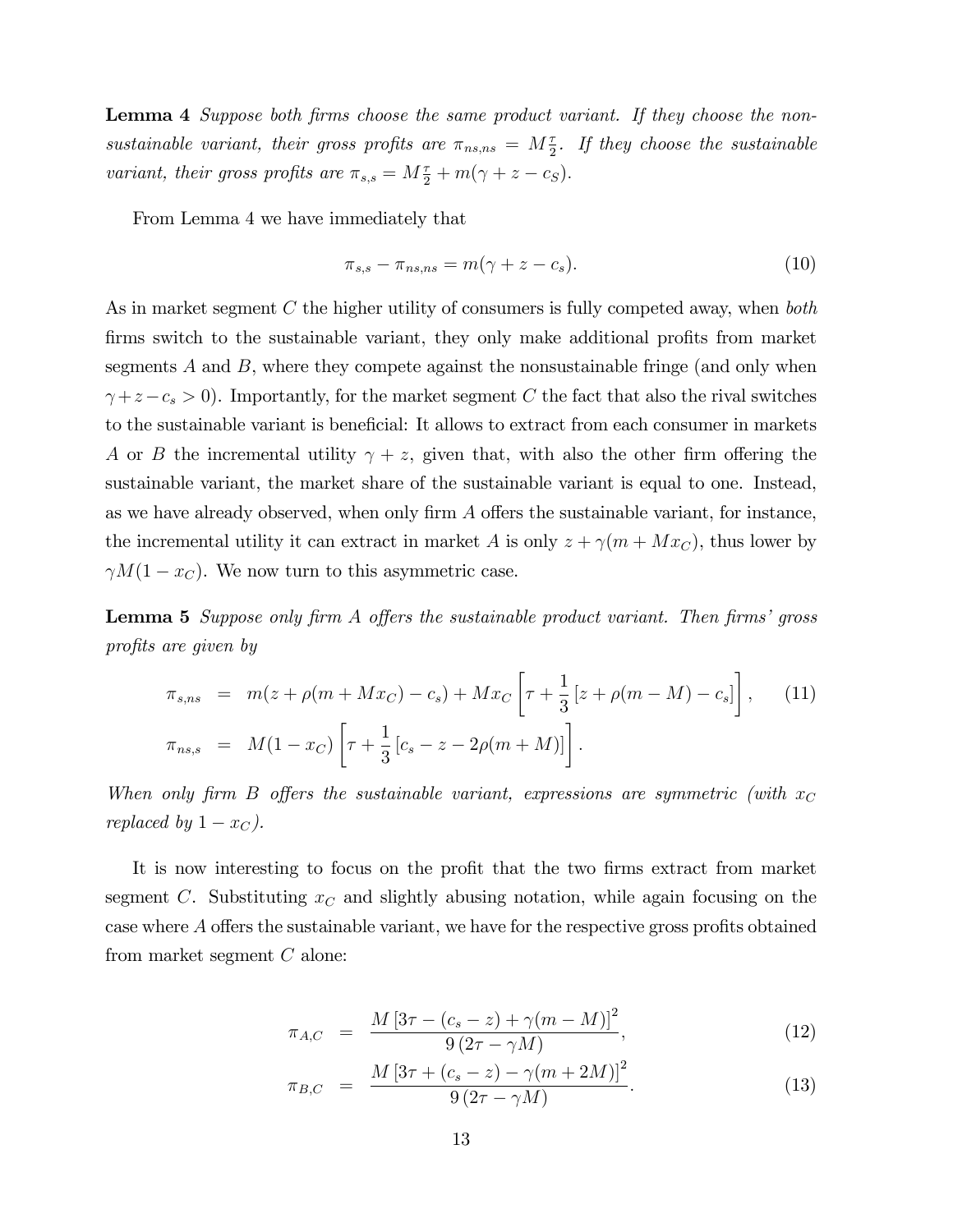The difference between the two firms' profits is,

$$
\pi_{A,C} - \pi_{B,C} = \frac{M}{3} [2(z - c_s) + \gamma(2m + M)],
$$

which, taking into account  $2m + M = 1$ , becomes,

$$
\pi_{A,C} - \pi_{B,C} = \frac{M}{3} \left[ 2 (z - c_s) + \gamma \right].
$$

Thus, the firm introducing the sustainable variant, firm  $A$ , gains higher profits in the contested market C, if  $\gamma > 2$   $(c_s - z)$ , which is equivalent to the condition that yields  $x_c > 1/2$ . As we already observed, this holds when  $z \geq c_s$  or when  $z < c_s$  and  $\gamma > 2(c_s - z)$ .

When there is only market segment C, as  $M = 1$ , and when there is no direct (dis-)advantage of the sustainable product as  $z = c_s$ ,  $\pi_{A,C}$  simplifies to

$$
\pi_{A,C} = \frac{M\left(3\tau - \gamma\right)^2}{9\left(2\tau - \gamma\right)},
$$

which is strictly decreasing in  $\gamma^{25}$ . The reason is that  $\gamma > 0$  and a further increase in  $\gamma$ intensify competition, which, when only the market segment  $C$  is active, decreases both firms' profits.<sup>26</sup> When we no longer take the corner case with  $M = 1$ , we find that  $\pi_{A,C}$ still decreases with  $\gamma$  as long as market segment C is sufficiently important, but increases with  $\gamma$  when M is sufficiently low.<sup>27</sup> We return to this discussion when comparing profits to determine equilibrium product choice.

### 4 Analysis of the Baseline Model

It is instructive to first consider two corner cases, with either only market segment  $C$  $(M = 1)$  or only the two fringe market segments  $(M = 0)$ . This will allow us to isolate the key economic forces, from which a trade-off results for interior values of  $M$ .

 $^{25}$ In fact, we have

$$
\frac{d}{d\gamma} \frac{(3\tau - \gamma)^2}{(2\tau - \gamma)} = \frac{2\gamma - 6\tau}{2\tau - \gamma}.
$$

Recall now the (interior solution) condition  $z - c_s < 3\tau - 4\gamma(M - m)$ , which for  $z = c_s$  becomes  $\gamma < \frac{3}{4}\tau$ , which implies that  $2\tau - \gamma > 0$  and  $2\gamma - 6\tau < 0$ .

<sup>26</sup>Of course, when  $z > c_s$ , then there is still a direct advantage from choosing the sustainable product, without intensifying competition.

<sup>27</sup>When  $z = c_s$ , we have

$$
\frac{d\pi_{A,C}}{d\gamma} = \frac{d}{d\gamma} \frac{\left(3\tau + \gamma(m-M)\right)^2}{\left(2\tau - \gamma M\right)} = -\frac{2}{2\tau - M\gamma} \left(M - m\right)\left(3\tau - M\gamma + m\gamma\right),\,
$$

which is now positive when  $m - M > 3\tau/\gamma$  or, using  $M = 1 - 2m$ ,  $M < 2/3 - \tau/(3\gamma)$ .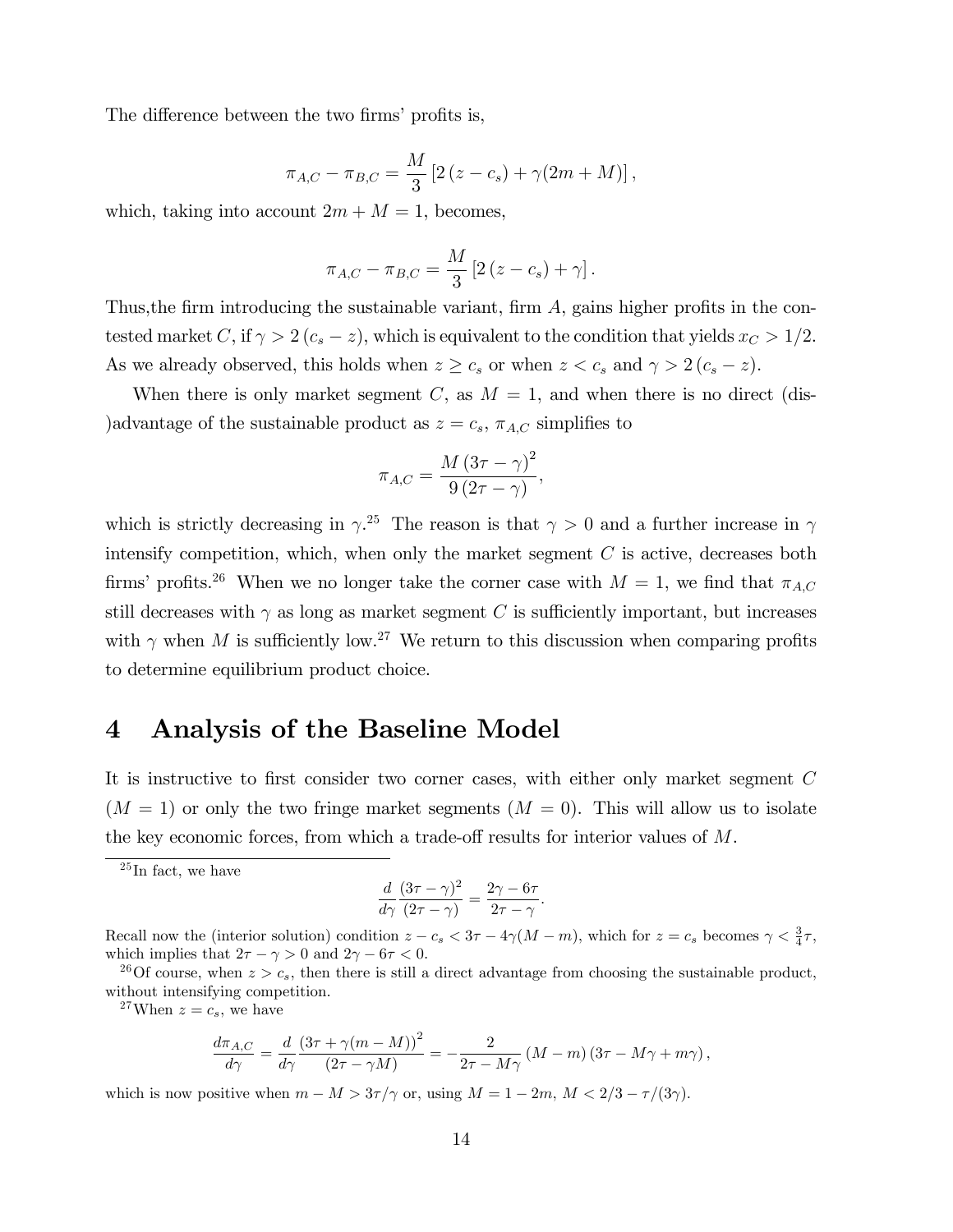#### 4.1 Corner Case with  $M = 0$

Recall the notation  $v = z - c_s$ . When we shut down market segment C, where the two firms compete, we have the following result:

**Proposition 1** Take the case where  $M = 0$  so that firms A and B do not directly compete. There exist two cutoff levels for the investment costs K,  $K'_{M=0} = \frac{1}{2}$  $\frac{1}{2}(\frac{1}{2})$  $(\frac{1}{2}\gamma + v)$  and  $K''_{M=0}$  = 1  $\frac{1}{2}(\gamma + v)$ , so that in a pure-strategy equilibrium, for  $K < K'_{M=0}$  both firm choose the sustainable variant, for  $K > K''_{M=1}$  both firms choose the nonsustainable variant, while for  $K'_{M=0} \leq K \leq K''_{M=0}$  there exists both an equilibrium where both firms choose the sustainable variant and one where no firm does so.

The fact that

$$
K''_{M=0} - K'_{M=0} = \frac{1}{4}\gamma > 0
$$

captures the positive externality that the choice of the sustainable product of one firm has on the other firm's demand in its respective local market, when  $\gamma > 0$ . From the perspective of firm  $A$ , when also firm  $B$  starts to offer the sustainable variant, this increases all consumers' willingness-to-pay for the sustainable variant as, by raising market penetration, it pushes up the respective social norm. Consequently, firm  $A$  can charge a higher price relative to the nonsustainable product offered by the fringe. In this sense, a "second mover" (though recall that we consider a simultaneous-moves game) has higher incentives to also switch to the sustainable variant, compared to a "first mover". Put differently, investments in the sustainable products represent strategic complements. When  $K'_{M=0} \leq K \leq K''_{M=0}$ this effect gives rise to a possible coordination failure between the two firms: For this range of values of  $K$  firms would benefit from coordination to rule out the (from their perspective) Pareto dominated outcome where none invests in the sustainable variant. We return to this below.

#### 4.2 Corner Case with  $M = 1$

We next analyze the corner case when only market segment  $C$  exists. Here, we already noted that when  $\gamma > 0$ , competition intensifies in the presence of asymmetric product choices. For an illustration, take again first the case where  $z = c_s$  (and thus  $v = 0$ ), so that there is not an immediate (dis-)advantage from the sustainable variant. While for  $\gamma > 0$ , a firm with a sustainable variant has a competitive advantage, this is more than outweighed by the profit loss that results from increased competition. Assume now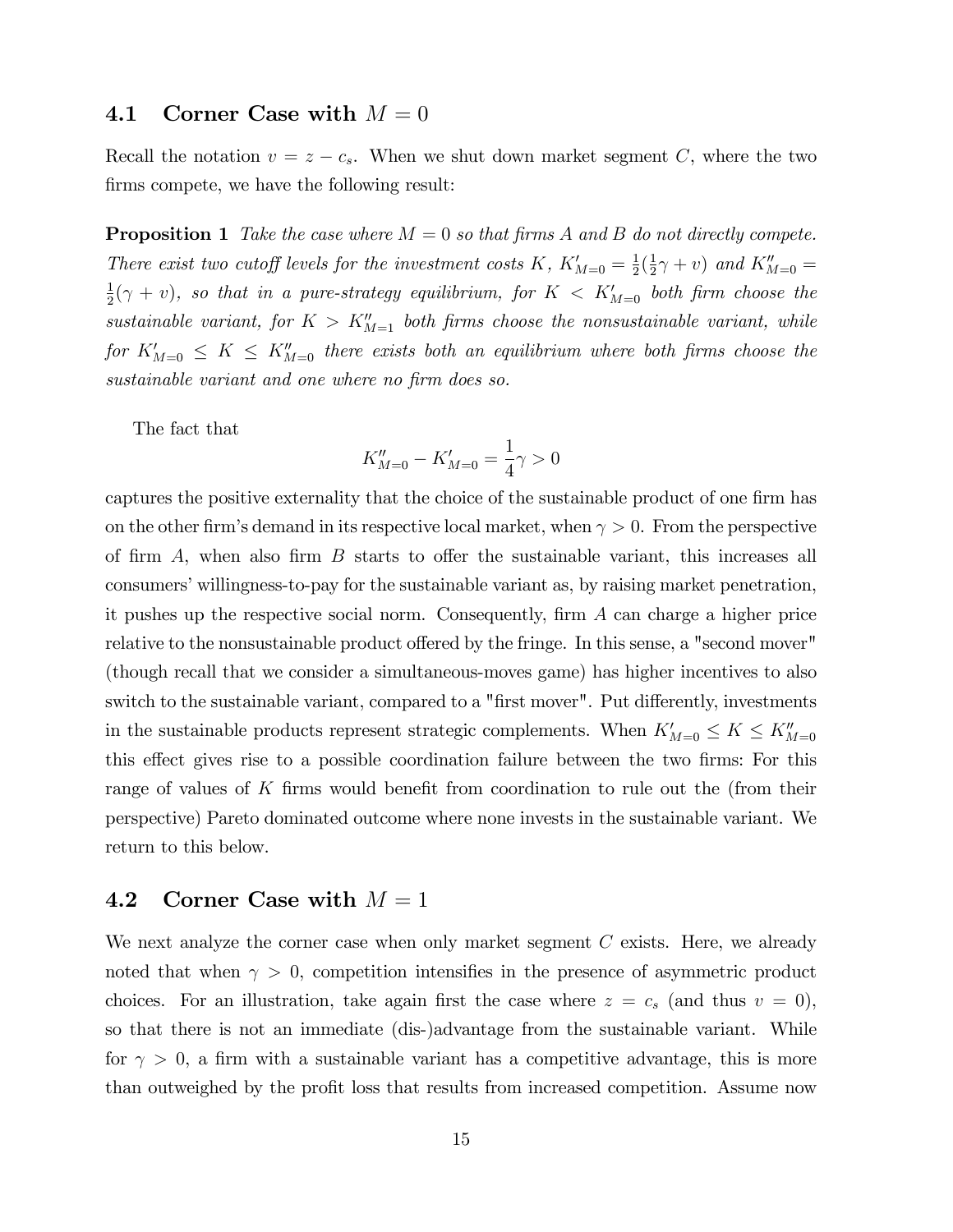hypothetically that, still with  $z = c_s$ , one firm would nevertheless be expected to choose the sustainable product. Then, ignoring for now investment costs  $K$ , it is strictly profitable that also the other firm follows suit, as this reduces competition, at least when  $\gamma > 0$ . Again investments in the sustainable products are strategic complements, i.e., the incentives of a "second mover" are strictly higher than that of a "first mover", though the rationale is clearly entirely different from the preceding case with  $M = 0$ .

And this result no longer holds when  $\gamma = 0$ . To the contrary, with standard preferences  $(\gamma = 0)$  and  $v > 0$ , so that the sustainable product is superior, it is well-known that investments represent strategic substitutes, not complements: Incentives are strictly lower for the "second mover" than for the "first mover".<sup>28</sup> Intuitively, the "first mover" will command over a larger market share over which he can recoup the fixed investment costs. When also the "second mover" invests, gross profits from market segment  $C$  alone return only to the previous level, and neither Örm will recoup its investment costs.

Summing up, this initial discussion suggests that, next to investment costs  $K$ , the equilibrium characterization for  $M = 1$  depends crucially on the choice of  $v = z - c_s$  and  $\gamma$ , as these parameters determine both whether a switch to sustainability is profitable at all and whether it is more profitable for a "first mover" or a "second mover" (so that choices are either strategic substitutes or complements).

**Proposition 2** Take the case where  $M = 1$  so that firms A and B only serve the market segment on which they compete. When  $\gamma > 0$ , there exists  $v' > 0$  so that the following characterizes all pure-strategy equilibria in product choice:

(1) When  $v < v'$ : There exist thresholds  $0 \leq K'_{M=1} < K''_{M=1}$  such that i) for  $K < K'_{M=1}$ both firms choose the sustainable variant, ii) for  $K > K''_{M=2}$  no firm chooses the sustainable variant, iii) for  $K'_{M=1} \leq K \leq K''_{M=1}$  there exist multiple equilibria where either both or none of the firms choose the sustainable variant;

(2) When  $v > v'$ : There exist thresholds  $0 < K'_{M=1} < K''_{M=1}$  such that i) for  $K < K'_{M=1}$ both firms choose the sustainable variant, ii) for  $K > K''_{M=1}$  no firm chooses the sustainable variant, iii) for  $K'_{M=1} < K < K''_{M=1}$  only one firm chooses the sustainable variant (while thus only for  $K = K'_{M=1}$  and  $K = K''_{M=1}$  there are multiple equilibria).

Hence, in Case 1, with  $v < v'$ , firms' choices to invest in the sustainable variant represent strategic complements (as when  $M = 0$ , albeit for different reasons, as we already

 $28$ Cf. Athey and Schmutzler (2001).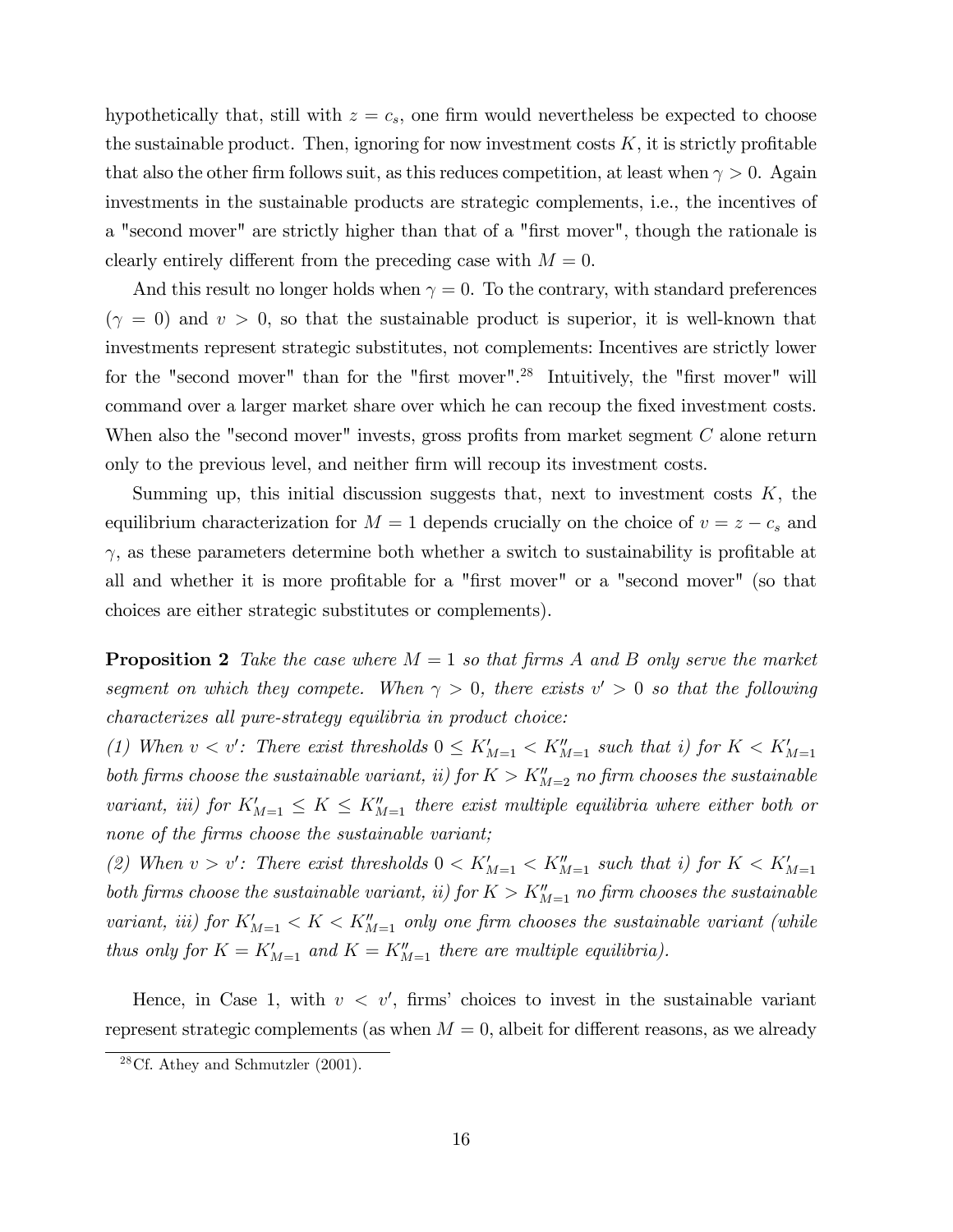explained).<sup>29</sup> In Case 2, with  $v > v'$ , these are instead strategic substitutes. In Case 1 there is thus again scope for coordination so as to select one of the two equilibrium outcomes. Now firms would however want to coordinate on the non-sustainable outcome. This follows immediately as for  $M = 1$  firms' gross profits are identical  $\pi_{ns,ns}(M = 1) = \pi_{s,s}(M = 1)$ , while they need to invest  $K > 0$  in the sustainable case. Consumers' higher willingness-topay is fully competed away. We next summarize the respective implications for the scope of coordination in the two presently analyzed corner cases  $(M = 0 \text{ and } M = 1)$ .

#### 4.3 Scope for Coordination

We first summarize the preceding observations:

**Corollary 1** When  $M = 0$ , for  $K'_{M=0} \leq K \leq K''_{M=0}$  cooperation that allows firms to coordinate on their mutually preferred equilibrium (among the multiple equilibria) will lead to the sustainable instead of the non-sustainable outcome. When  $M = 1$  and  $v < v'$  (Case 1), such coordination will instead allow firms to coordinate on the non-sustainable outcome. When  $M = 1$  and  $v > v'$  (Case 2), coordination has no effect on the outcome.

In the interest of achieving a more sustainable product choice antitrust authorities should thus allow such coordination when  $M = 0$ , but not when  $M = 1$ . We acknowledge that in our presently analyzed corner cases, these stark results may look obvious, as when  $M = 0$  the considered firms do not compete in their respective market segment. The key insight is however that both when  $M = 0$  and when  $M = 1$  firms have strictly positive incentives for such coordination when  $\gamma > 0$ . When  $\gamma = 0$ , instead, there is always (generically) a unique equilibrium in pure strategies, so that there is no scope for such cooperation.

We acknowledge that our analysis restricts cooperation to a coordination (in case of multiple equilibria). More far reaching, cooperation would required a binding agreement. When  $M = 1$ , firms have indeed incentives to cooperate even further in their product choice. This is most immediately seen for all sufficiently low values of  $K$  where there exists a unique equilibrium with both firms choosing the sustainable variant  $(K < K'_{M=1})$ . As noted above, then firms will compete themselves down to gross profits that are identical to those when they both had chosen the non-sustainable variant,  $\pi_{ns,ns}(M = 1) = \pi_{s,s}(M = 1)$ 1). In this case they need however a binding agreement (as otherwise either firm would

<sup>&</sup>lt;sup>29</sup>We note that Case 1 contains two subcases, one where the lower threshold  $K'_{M=1}$  is zero, which applies for low values of  $v$ , and one where it is strictly positive, which applies for higher values of  $v$ .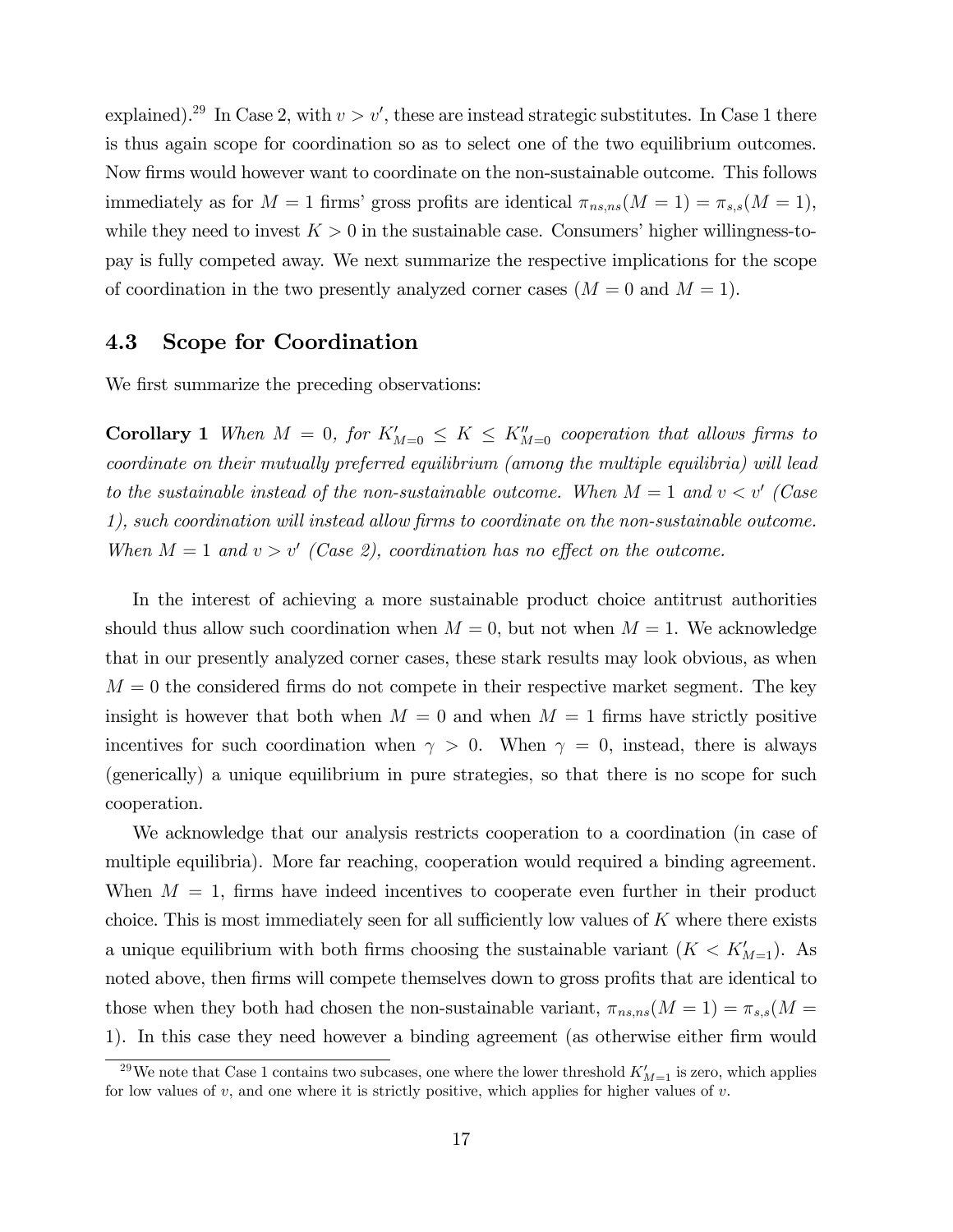want to deviate) - or, in a dynamic setting, ways to provide implicit incentives to abstain from the sustainable choice.<sup>30</sup> To make firms prefer the sustainable outcome when  $M = 1$ , an agreement on prices is necessary (or further subsidies, cf. below), as with the "Chickenfor-Tomorrow" case, which we reviewed in the Introduction.

#### 4.4 Discussion of Other Policy Strategies

We supposed that the policy objective is to ensure that the sustainable variant is chosen by both firms (but that it is not possible to simply oblige firms to make this choice). When  $M = 0$ , then without coordination, to ensure that this is the case in any equilibrium it must hold that  $z \geq 2K - \frac{1}{2}$  $\frac{1}{2}\gamma + c_s$ . When there is coordination, it only needs to hold that  $z \geq 2K - \gamma + c_s$ . Hence, by allowing cooperation the necessary subsidy or tax is strictly lower.

When the fringe market represents foreign imports, it may simply not be possible to tax such imports or to subsidize national sustainable production sufficiently without infringing on trade agreements and WTO-rules or inviting retaliatory actions.<sup>31</sup> Cooperation may then allow to achieve the desired outcome without such an infringement.

When  $M = 1$ , such considerations may not be of relevance, as all potential suppliers are within the considered market. In case firms could form a binding agreement, however, any size of  $z$  would be insufficient: Firms will pass on the respective taxes to consumers when choosing the nonsustainable variants and they are aware that they would compete away the respective subsidies obtained by consumers. When firms can, in this case, form such binding agreements, any such policies are thus in vain when  $M = 1$ . Preventing such (binding) agreements is thus paramount to have firms react to subsidies and taxes. Even when firms can only loosely cooperate through coordinating on their preferred equilibrium, we observe again that now for low values of  $v$  this will make these taxes or subsidies ineffective.

Overall, this short discussion underscores the relevance of appropriately dealing with firms' incentives to coordinate and cooperate even when other instruments such as taxes or subsidies are available.

 $30$ Schinkel and Spiegel (2017) have analyzed the various cases where, with standard preferences, firms either collude or compete on product choice and/or on the choice of prices (or quantities). When there is subsequent competition on quantities or prices, they also find that firms have high incentives to jointly reduce their investments.

 $31$ There may also be deadweight losses relating to raising and spending taxes (on subsidies), albeit we note that in the presently analyzed stylized model the respective tax would only be paid of equilibrium as the market is covered by the sustainable product alone.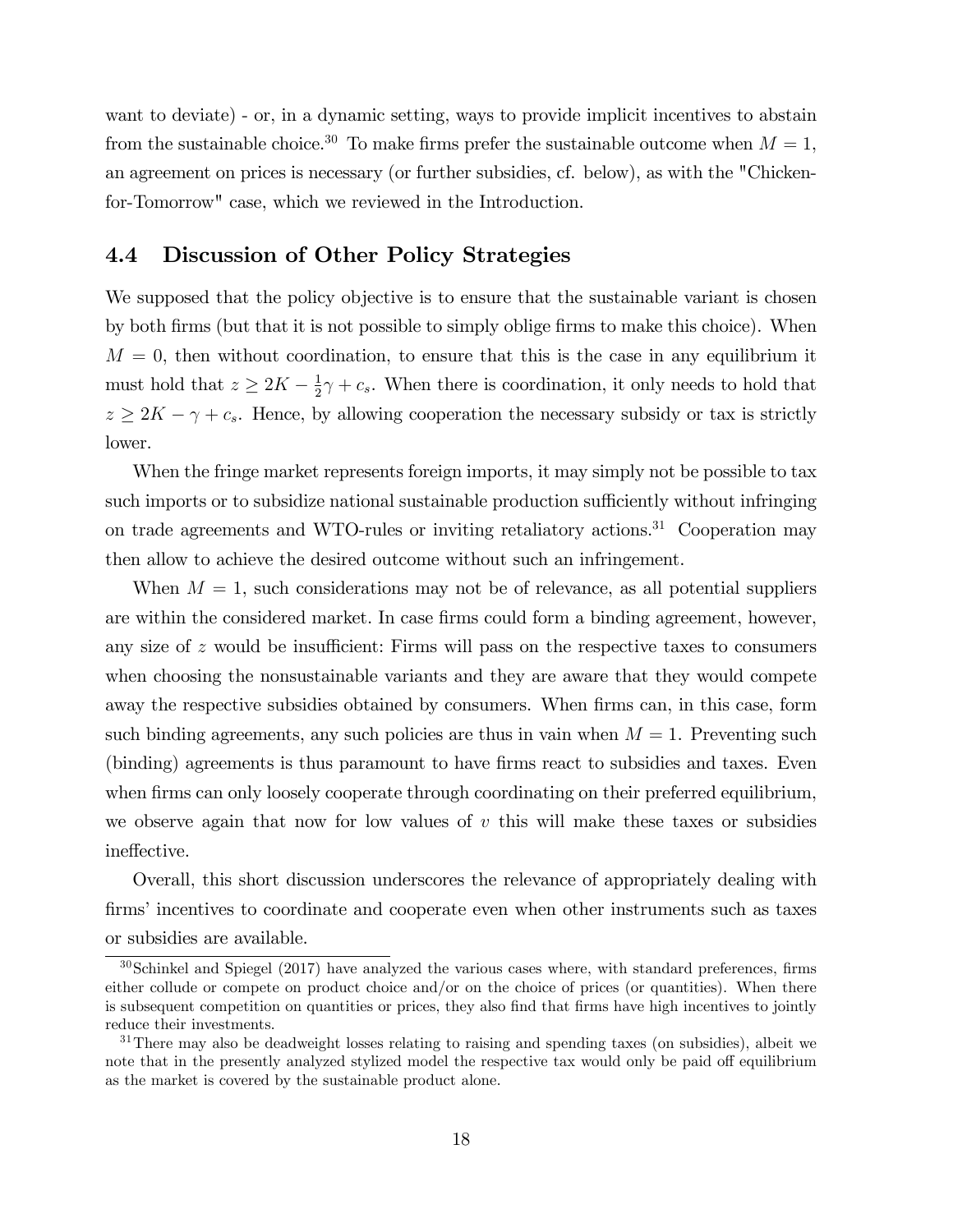We finally acknowledge that we have not discussed the possibility to directly subsidize firms' lump-sum investment costs  $K$ . This is clearly akin to directly govern firms' actions. Policymakers' limited knowledge about these costs, firms' reduced incentives to invest efficiently in case of such subsidies, as well as deadweight costs associated with raising the respective funds should limit the scope also for this alternative strategy.

#### 4.5 Completing the Baseline Model (Interior  $M$ )

We now allow also for interior values of  $M$ . To restrict case distinctions in the subsequent proof, we set  $v \geq 0$ . The previously derived results extend as follows:

**Proposition 3** For general M, the characterization obtained in Propositions 1-2 extends as follows (when  $\gamma > 0$  and  $v \ge 0$ ). Again, there exists  $v' > 0$  so that for  $v < v'$ firms' product choices are strategic complements, implying that for an intermediate interval of values  $K$  there exist multiple equilibria (with either none or both firms choosing the sustainable variant). In this case, there exists a threshold  $0 < M' < 1$  for the size of the (contested) market segment  $C$ , so that firms want to coordinate on the sustainable outcome when  $M < M'$  and on the non-sustainable outcome when  $M > M'$ . When  $v > v'$ the (pure-strategy) equilibrium is unique (for generic values of  $K$ ).

From this result we can derive some guidance for competition policy. First and foremost, there is a rationale for beneficial cooperation and this is more likely to arise when cooperating firms expect to enlarge the market with the sustainable variant. Then, cooperation is simple coordination on a more sustainable agreement. When no such expansion is possible through the sustainable variant, an introduction is not the preferred outcome of firms, though we showed that without coordination this may materialize. This shows that obviously there can be no policy recommendation of turning a blind eye to firms' communication about their sustainability strategy, hoping that he aforementioned positive selection of equilibria may materialize. In our formal analysis, the obtained threshold  $M'$  is decisive for which effect, positive or negative in terms of sustainability, such coordination will have. We recall as well, however, that even for large  $M$  the sustainable agreement will always be achieved when firms could cooperate also on (minimum) price. As we discussed already in the Introduction, such a proposed cooperation should require a very detailed analysis by antitrust authorities and clearly there can not be the presumption that firms' preferred price is chosen in consumer interest.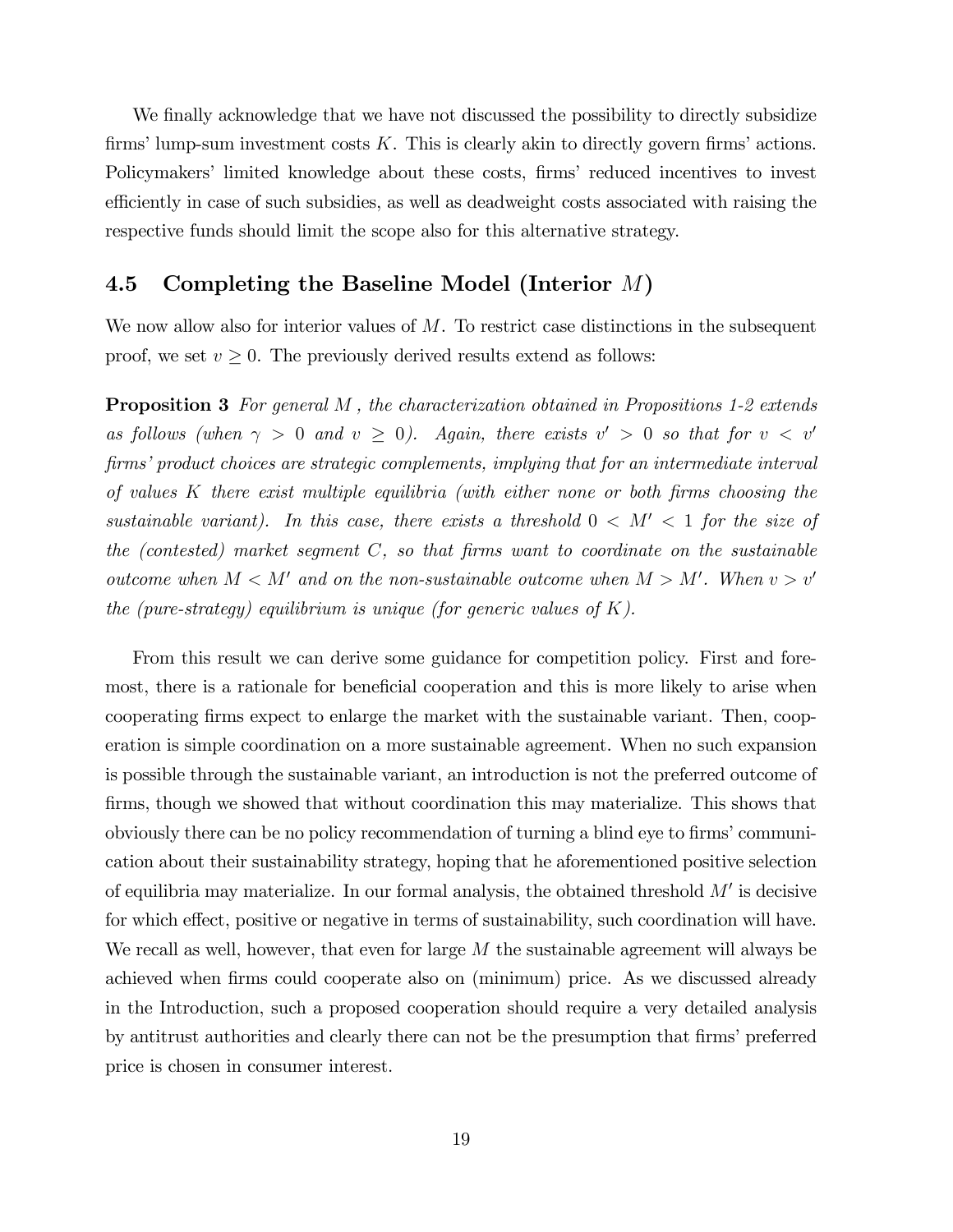### 5 Adjusted Model

In our baseline analysis, we sharply distinguished between the competitive segment served by the potentially cooperating firms and the fringe segment, also allowing firms to set different prices on the respective market segments. Our key insights however do not hinge on this, only the obtained greater tractability. In what follows, we thus suppose instead that each firm can set only one price. Also, we no longer assume that demand is degenerate on the fringe segment. More specifically, we now consider an expanded Hotelling model as follows: Along a line of length three, the two strategically acting firms (respectively, their products) are located at 1 (firm A) and 2 (firm B). At each of the two endpoints, 0 and 3, we assume that there is a competitive fringe that supplies the non-sustainable variant at cost. The mass M of consumers is distributed uniformly over the interval  $[1, 2]$ , the mass  $m_A$  over [0, 1] and  $m_B$  over [2, 3]. Throughout we set again  $m_A = m_B = m$  and specify that  $2m + M = 1$ . Figure 1 illustrates the three market segments:



Figure 1: Illustration of the three segments' market

Given the illustration in Figure 1, the quantity sold by firm A is given by  $q_A = mx_A +$  $Mx_C$  and that sold by firm B by  $q_B = mx_B + M(1-x_C)$ . Now, there is only a single price  $p_i$  set by either firm.

#### 5.1 Pricing Equilibrium

We begin with the standard case, where both firms  $i = A, B$  choose the nonsustainable variant, so that all offers in the market are homogeneous in this respect. Take first firm A. As the fringe sets the price of the non-sustainable variant equal to its cost (normalized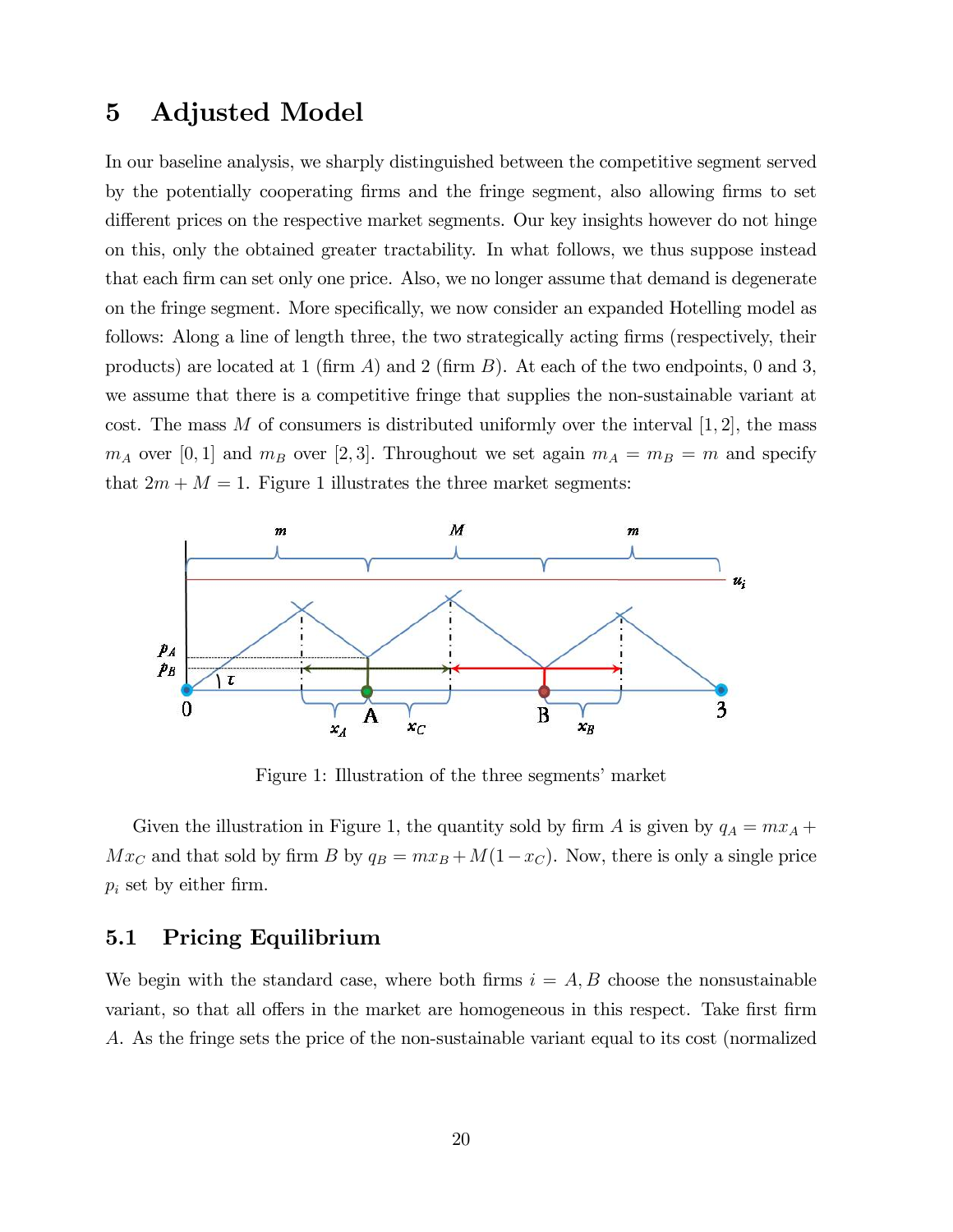to zero), given firm A's price of  $p_A$ , the cut-off type at the segment [0, 1] is given by

$$
x_A = \frac{1}{2\tau}(\tau - p_A). \tag{14}
$$

Likewise, at the segment [2, 3] we have  $x_B = \frac{1}{2i}$  $\frac{1}{2\tau}(\tau - p_B)$  for firm B's share. At the segment  $[1, 2]$ , firm A's share is given by,

$$
x_C = \frac{1}{2\tau}(\tau - p_A + p_B),
$$

thus, firm B's market share is  $1 - x_C$ . Therefore, firm i's demand, as a function of its own and firm j's price,  $i, j = A, B$  and  $i \neq j$ , is

$$
q_i = mx_i + Mx_c = \frac{m(\tau - p_i) + M(\tau - p_i + p_j)}{2\tau}.
$$
\n(15)

Gross profits of firm  $i = A, B$  are  $\pi_i = q_i(p_i - c_{ns})$  with  $c_{ns} = 0$ . As long as the respective cutoffs are interior, we can again solve the respective first-order conditions for the unique equilibrium in prices and obtain profits. We postpone a statement of the respective results.

Assume now that both firms  $A$  and  $B$  offer the sustainable variant. Note that the intermediate market segment is then surely covered by the sustainable product. The coverage of the market segments on either side of it depends on the respective cutoffs. Comparing consumer preferences, as in the baseline model, for the (fringe market) backyard of  $i$  we obtain the cut-off

$$
x_i(x_j) = \frac{\tau + z + \gamma M + \gamma m x_j - p_i}{2\tau - \gamma m},\tag{16}
$$

where we have already substituted (from rational expectations) the cutoff that is obtained in the other segment,  $x_j$ .

This derivation makes again transparent the role of the modified consumer preferences. We comment on this briefly as this could not be observed when demand on the fringe market was degenerate. If a firm reduces its price, this has both a direct effect on the utility of a consumer and an indirect effect as it will expand overall purchases of the sustainable product. This shows up in the (absolute value of the) slope of the cutofftype: When the price  $p_i$  is marginally decreased, ceteris paribus, through a change in  $x_i$  the marginal effect on demand from the segment is  $m/(2\tau-\gamma m)$ , compared to  $m/2\tau$ when also firm i would still choose the non-sustainable variant.<sup>32</sup> Furthermore, note the interaction between  $x_i$  and  $x_j$ : When the (anticipated) market share of the other firm in its

<sup>&</sup>lt;sup>32</sup>Note again that  $\gamma m < 2\tau$  ensures that this positive feedback effect is not too large.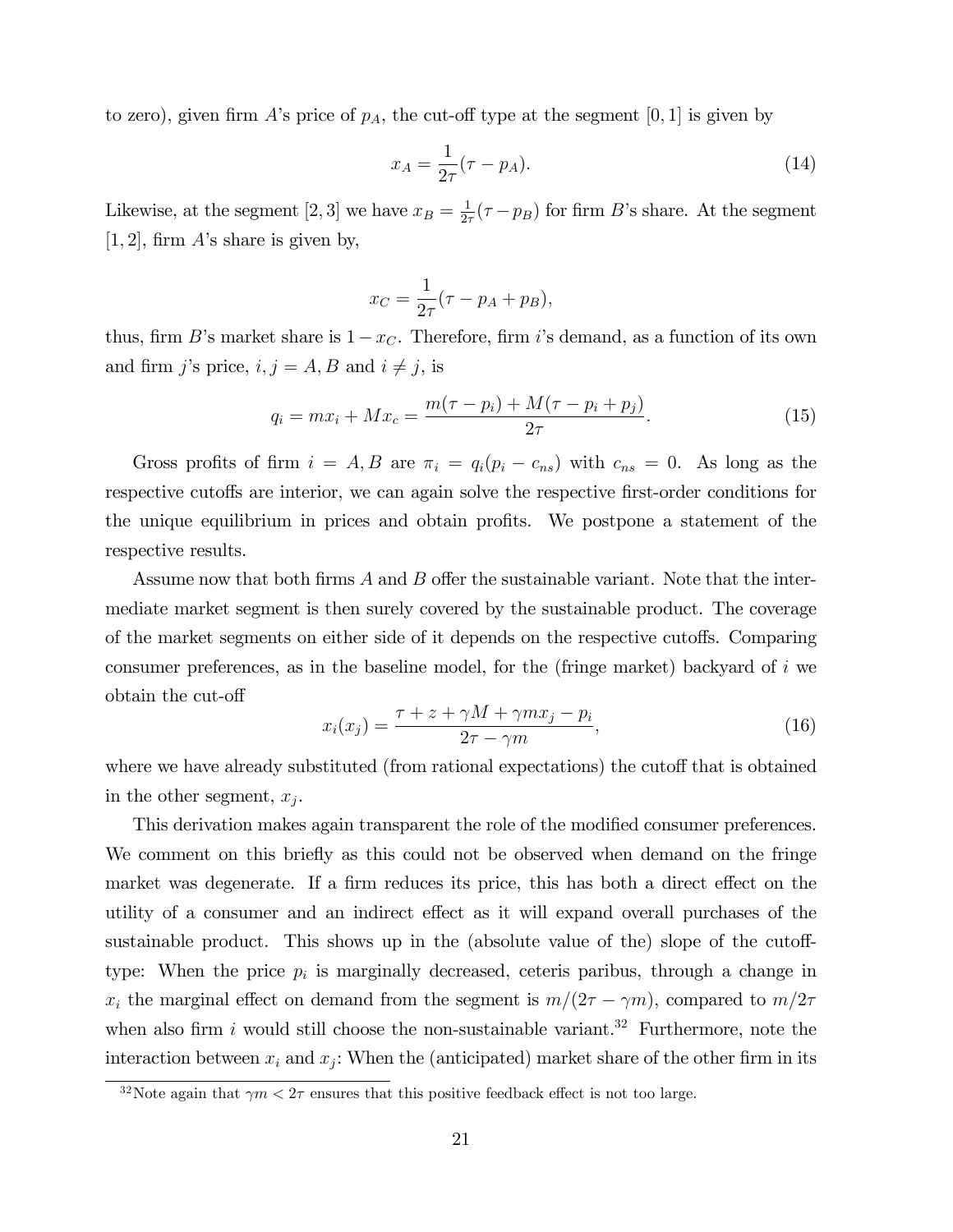local (or fringe) market segment increases, this pushes up demand for firm  $i$  in its local (or fringe) market segment. This shows now up as well when we solve for  $x_A$  and  $x_B$  jointly, obtaining:

$$
x_i = \frac{2\tau\left(\tau + z + \gamma M - p_i\right) - \gamma m\left(p_j - p_i\right)}{4\tau\left(\tau - \gamma m\right)}.\tag{17}
$$

Hence, the negative effect of an increase in firm is own price is reduced (by  $\gamma m$ ) due to the shift in the norm, and by the same reason firm  $i$ 's share in its backyard is affected by firm j's price. The symmetric picture arises for  $x_j$ . Thus, when considering only the respective backyard market segments, there is a complementarity in firms' offering and pricing of the sustainable variant: As that for firm j becomes more attractive (lower  $p_j$ ), this also pushes up demand for the sustainable product  $i$  in the respective backyard segment. Of course, this is different in the market segment  $[1, 2]$  that is contested by the two firms. There, the critical cutoff type, when interior and when both offer the same product, satisfies,

$$
x_C = \frac{1}{2\tau} (\tau - p_A + p_B). \tag{18}
$$

This just replicates the analysis for the preceding baseline model. As the market shares in the contested segment do not affect the total market share of the sustainable product, the responsiveness of demand on this market segment alone is standard (as given by  $1/2\tau$ ). Recall, however, that in the present analysis there is a uniform price  $p_i$  for all market segments. Consequently, aggregating over the respective market segments, we have  $q_i = mx_i + Mx_c$ . Using (17) and (18) the change in firm is total demand with respect to firm  $j$ 's price is

$$
\frac{dq_i}{dp_j} = \frac{M}{2\tau} - \frac{m^2\gamma}{4\tau(\tau - \gamma m)}.
$$

Here, the first expression captures the standard effect from the contested market, where both products are substitutes, while the second expression captures the effect on the backyard market segment. The second effect outweighs the first, so that  $\frac{dq_i}{dp_j} < 0$ , if, after substituting  $m = (1 - M)/2$ ,

$$
M < \frac{1}{3\gamma} \left( -\left( 4\tau - \gamma \right) + \sqrt{4\tau^2 + \gamma^2 - 2\gamma\tau} \right),
$$

which defines a small range of low values of M for  $\gamma > 0$  and within the range of admissible values.

We obtain the following characterization for profits, expressed in terms of  $M$ , after substituting  $m = (1 - M)/2$ .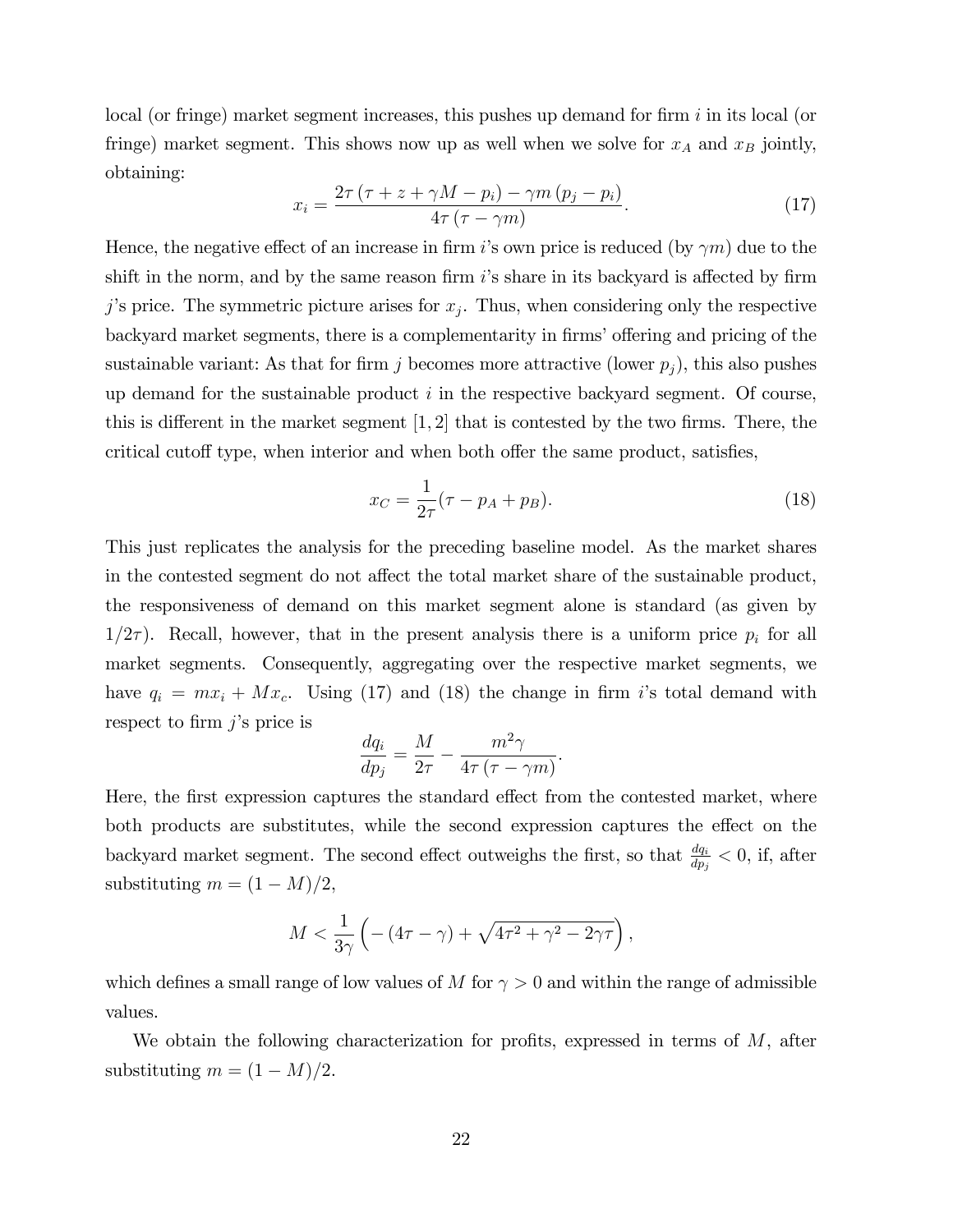**Lemma 6** Take now the adjusted model. When both firms offer the non-sustainable variant, their profits are

$$
\pi_{ns,ns} = \frac{(1+M)^3}{4(1+3M)^2} \tau.
$$
\n(19)

When both offer the sustainable variant, their profits are

$$
\pi_{s,s} = \frac{2\Omega \left[ (1+M)\,\tau + (1-M)\,v \right]^2}{\left[ 2\tau - (1-M)\,\gamma \right] \left[ 8\tau - (1-M)\,(1+3M)\,\gamma \right]^2} \tau. \tag{20}
$$

where,  $\Omega = 4(1 + M)\tau - (1 - M)(1 + 3M)\gamma > 0.$ 

We note that when removing costs and benefits of the sustainable variant, that is,  $\gamma = c_s = z = 0$ , expression (20) reduces comfortably to expression (19). Furthermore, in the absence of backyard markets,  $m = 0$ , firms earn the same margin  $\tau$ , regardless of whether they both offer the sustainable or the non-sustainable variant, and thus make profits of  $\frac{1}{2}\tau$  (given that then  $M = 1$ ).

We finally consider the case of asymmetric product choices. Here, the key difference with respect to the preceding analysis concerns the contested, intermediate market segment. There, when only firm A offers the sustainable variant, while firm  $B$  chooses to offer the non-sustainable variant, the respective cutoff becomes

$$
x_C = \frac{\tau + z + \gamma m x_A - p_A + p_B}{2\tau - \gamma M}.\tag{21}
$$

Again, this is analogous to the respective expression in the baseline model, and we refer to the discussion there. We derive the following, now asymmetric equilibrium profits. We note that the respective expressions are, however, far more complex in the adjusted model. The subsequent discussion of product choice will therefore only be carried out numerically.

**Lemma 7** When only one firm offers the sustainable variant, equilibrium profits are as follows:

$$
\pi_{s,ns} = \frac{(1+M) [(\Phi - M^2 \tau) v + (1+M) \Psi]^2}{4 [4\tau - (1+M)\gamma] \Phi^2},
$$
\n
$$
\pi_{ns,s} = \frac{(1+M)^2 \Omega X^2}{16 [4\tau - (1+M)\gamma] \Phi^2} \tau.
$$
\n(22)

where,  $X = 4(1 + 2M)\tau - 4Mv - (1 + 4M + 3M^2)\gamma$ ,  $\Phi = 4(1 + 2M)\tau - (1 - M^2)(1 + 3M)\gamma >$  $0, \Psi = 4(1+2M)\tau - (1+3M)\gamma > 0$  and  $\Phi - M^2\tau > 0$ .

Note that we have signed the abbreviated parameters so as to facilitate an immediate comparative analysis. For instance, it is intuitive (and now immediately evident), that  $\pi_{s,ns}$  increases in v.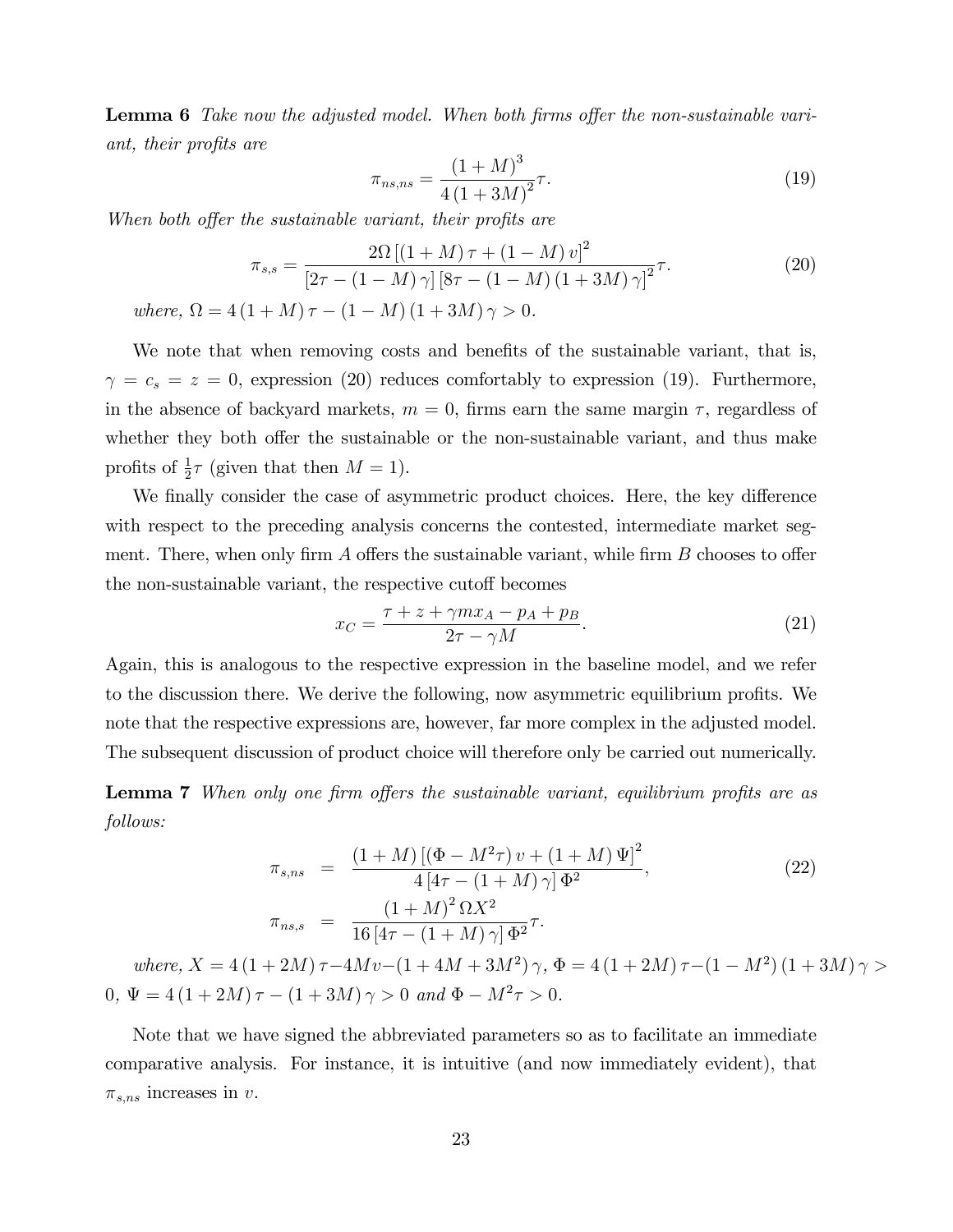#### 5.2 Product Choice

In discussing firms' choice of product variant, we resort to numerical simulations due to the complexity of the expressions involved. We restrict discussion to the case with  $v \geq 0$ and  $\gamma > 0$ . Recall that for the baseline model Proposition 3 delineates the cases that are of interest for the analysis of the impact of coordination. We now illustrate these cases for the adjusted model.

Recall that coordination plays a role when the following conditions are satisfied: (i)  $D_2 - D_1 > 0$ , so that product choices are strategic complements and (ii)  $D_2 \geq K > 0$ , so that the "second mover" indeed has positive incentives. Note that it does not matter whether  $D_1 - K$  is positive or negative: From conditions (i) and (ii) there is always an equilibrium where both firms invest. For the corner case with  $M = 1$ , we know immediately that both firms prefer the no-invest equilibrium, as all potential benefits (from  $v > 0$ ) are competed away, while for  $M = 0$  the opposite is true. In Proposition 3 a comparison between the net profits,  $\pi_{s,s} - K$  and  $\pi_{ns,ns}$ , was also immediate and obtained the asserted threshold  $M^{\prime}$ .<sup>33</sup> In the adjusted model, the derivation is again less immediate. We denote the gross difference  $D_3 = \pi_{s,s} - \pi_{ns,ns}$ , so that when  $D_3 > K$  firms would like to coordinate on the sustainable equilibrium while when  $D_3 < K$  the opposite holds.

Figure 2 now depicts a numerical example where such a threshold for M arises again. All curves in Figure 2 are drawn for  $\tau = 1$ ,  $\gamma = 1/2$ , and  $v = 0.75$ , values that respect assumption (3).

It is evident that for  $M = 0, D_3 = D_2$ , since  $D_3 = \pi_{s,s} - \pi_{ns,ns}, D_2 = \pi_{s,s} - \pi_{ns,s}$ , and obviously  $\pi_{ns,ns} = \pi_{ns,s}$  without a competitive segment (as is evident from (22)). We note that  $D_2$  increases, so that the "second mover" incremental profit increases as the competitive segment becomes more important. This is due to the described effect, whereby generating symmetry (by also switching to the sustainable variant) reduces competition (by reducing the responsiveness of demand to price setting). Also  $D_2 - D_1 > 0$ , so that we can choose a value K that satisfies both conditions i) and ii). We have set  $K = 0.15$  in Figure 2, and we see that this generates the cutoff  $M'$  so that  $D_3 - K$  is indeed positive for lower values and negative for higher values of  $K$ . This replicates the finding for the baseline model, and we refer to the respective rationale provided there.

What is now however interesting is that  $D_3$  becomes non-monotonic for relatively low

<sup>&</sup>lt;sup>33</sup>As is immediate from the profit expressions and as noted in the proof, the threshold is simply  $M' =$  $1 - 2\frac{K}{v+\gamma}$  (when interior).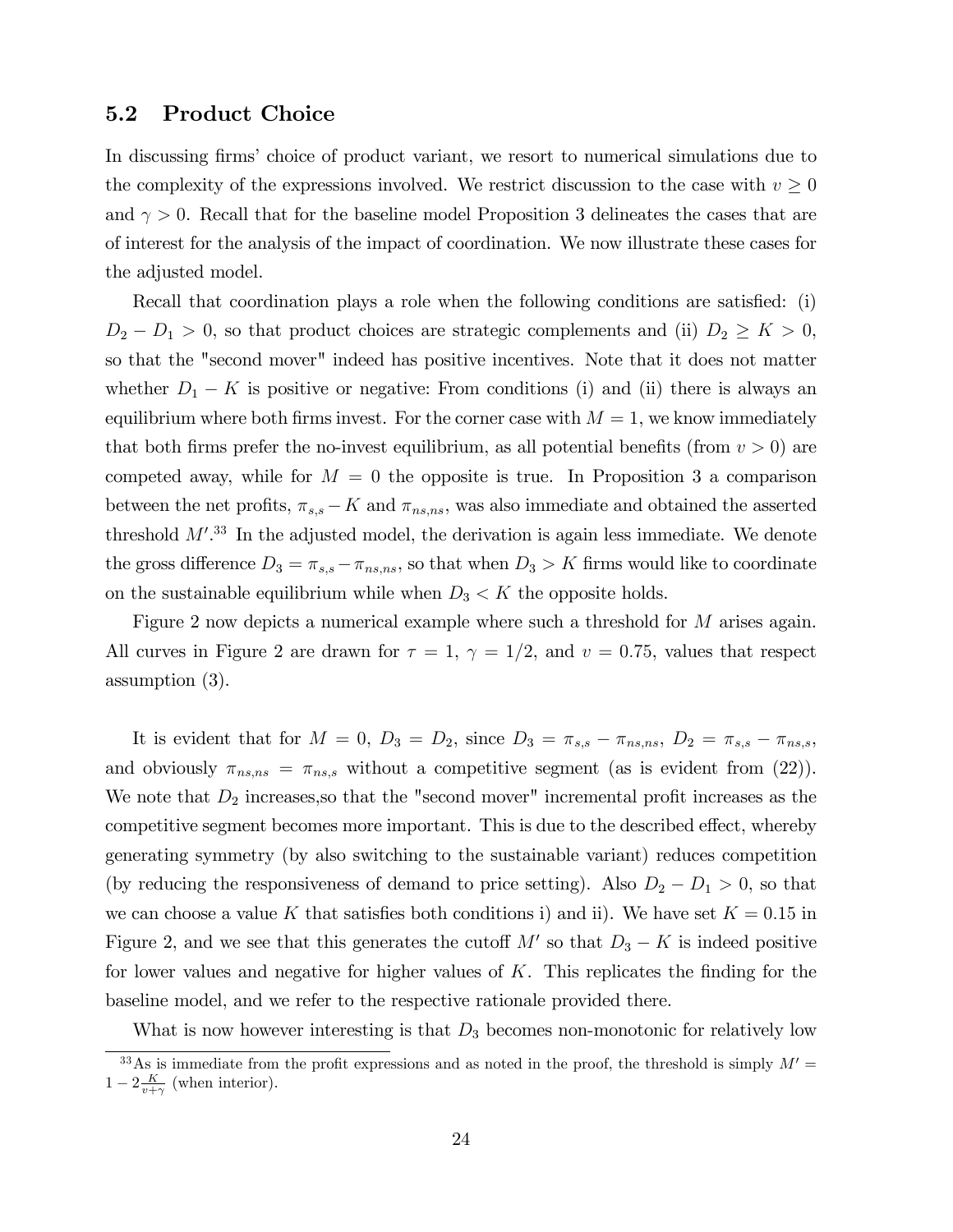

Figure 2: Incentives for coordination as the size of the contested market changes

values of M. Starting from  $M = 0$ , as M increases the benefits from a (coordinated) joint switch to the sustainable variant first increase, before they decrease (down to  $D_3 = 0$ ). This is due to the assumption of uniform pricing across all market segments that a firm serves, in difference to separate pricing in the baseline model. The higher price that the sustainable product commands on the "fringes" essentially mitigates price competition on the contested interval. We admit that this somewhat complicates our simple cutoff-rule rule for  $M$ , but we note that, as in the baseline model, coordination is always to the non-sustainable outcome for high enough M.

### 6 Concluding Remarks

The present analysis is motivated by various initiatives and a broadening scholarly dispute on whether and how to integrate sustainability considerations into competition analysis. As noted in the Introduction, much of this dispute is about whether sustainability should represent an objective on its own, so that, for instance, a reduction of externalities on notably non-consumers would become part of the assessment of a merger or horizontal agreement, provided it proves specific. As we noted in the Introduction, such externalities, which should arise almost exclusively with environmental sustainability, are not the focus of our analysis. Here, we take a broader perspective on sustainability, as is also done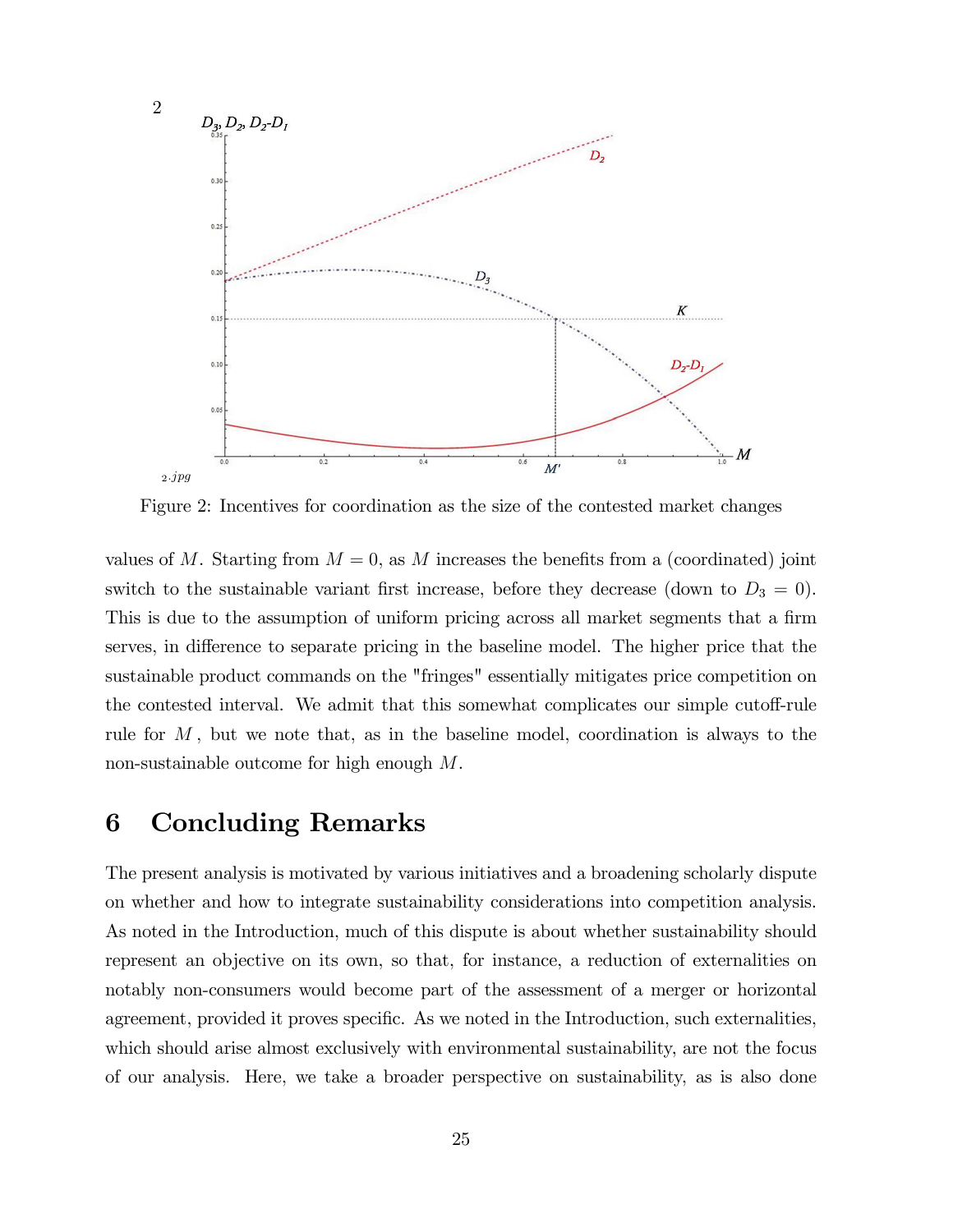in the consultations and reports cited in the Introduction, and essentially focus on the importance of the non-use value that consumers may derive when consuming products that, for instance, involve more or less harm ináicted on the environment, on animals, or on workers involved along the value chain. Our key presumption is that this value depends on the perceived social norm and that the latter depends on a consumer's perception of the behavior of others. This norm effect is the basis of our analysis. Applying the most simple competition framework and focusing on cooperation only through coordination, we ask whether such cooperation is then likely to lead to a more sustainable outcome.

We unearthed to main effects. The first effect provides a positive response to the question of whether issues of sustainability, when framed in this way (through a norm effect), may warrant a more lenient approach. The norm effect can turns firms' choices of more sustainable products into strategic complements, as by lifting the norm, a more sustainable offer of another firm relatively increases consumer WTP for such an offer also at all other firms. Firms may then want to coordinate to jointly offer the more sustainable variant. The second effect also involves a strategic complementarity, but it induces firms to instead coordinate on the less sustainable variant. The reason is that when strategic choices of the involved firms essentially determine how a market of fixed size is shared, then, again through the norm effect, a more sustainable choice by one firm intensifies competition and will trigger a sustainable choice also by other firms, though firms would jointly be better of by coordinating on the equilibrium where no firm makes the sustainable choice. Taken together, when the considered norm effect is relevant, it would simply be wrong to blindly take a more lenient approach to firms' communication about their sustainability strategy: A priori it may be equally likely that this forestalls a more sustainable development. That said, however, we do provide a rationale for why sustainability agreements may warrant a particular attention, namely when the positive network effect through the norm is sufficiently strong. In terms of practical relevance, the European Commission could consider this to be still within the scope of the guidelines on horizontal cooperation.

Throughout our analysis we have steered clear of an actual welfare comparison, as we supposed that the objective was to induce more sustainable production. This could be warranted when such an objective was deemed to be part of the remit of a competition authority. Also, our results on the effects of coordination as positive implications are clearly valid regardless of the overall welfare assessment. When consumer surplus was, however, the guiding principle, a welfare analysis would be required. We acknowledge that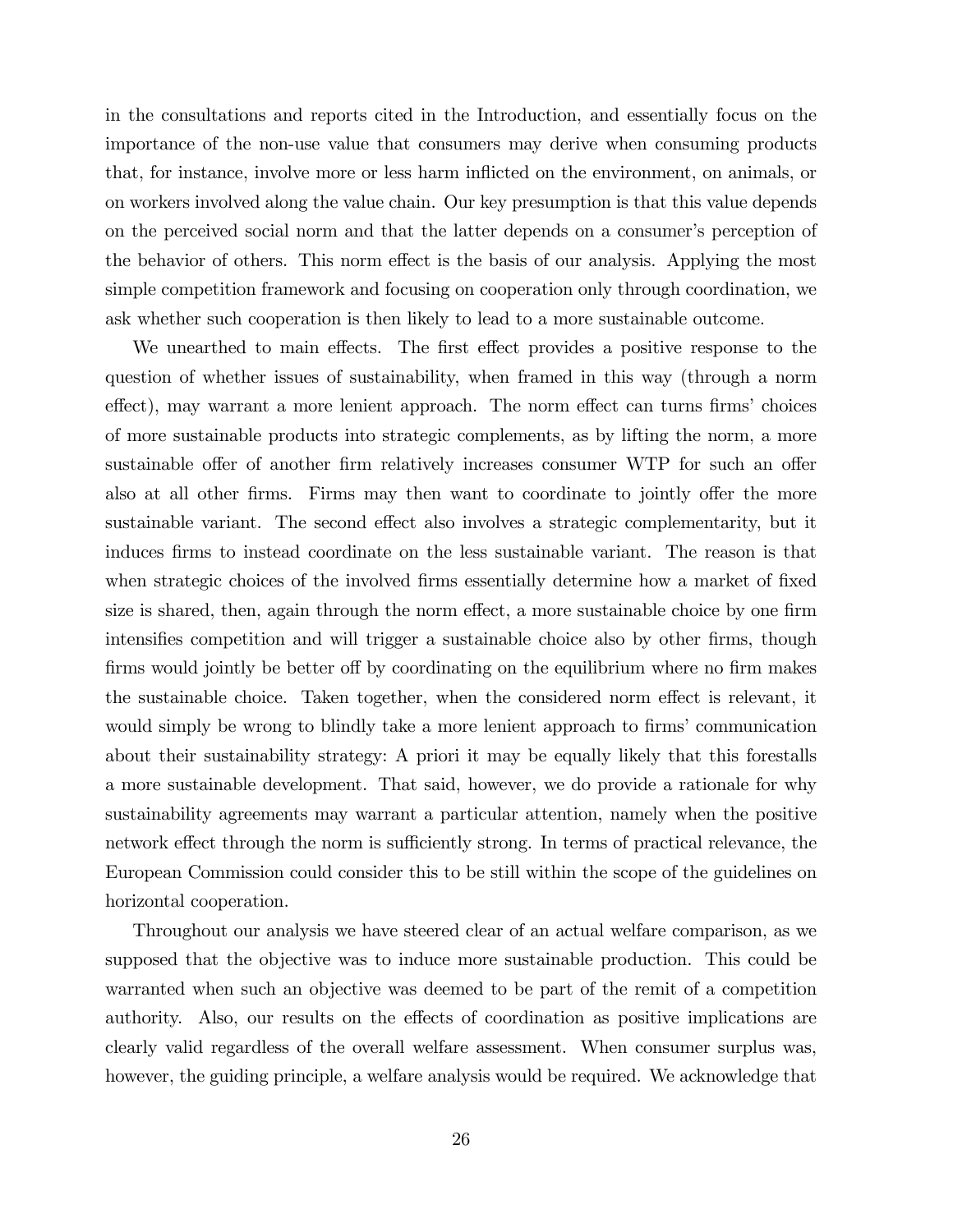this raises difficult issues that we have chosen to avoid in our analysis. More precisely, for our analysis of the competitive equilibria, with and without coordination, only the parameter  $\gamma$  was relevant, which captures the change in consumers' incremental WTP for the more sustainable product as the market share of the more sustainable product increases. For a welfare analysis, however, the level of consumer utility is relevant. In particular, when no consumer contributes to a more sustainable development, there is also no discounting of the respective utility from such a product (as represented by  $\rho_{ns} > 0$ ). And when more other consumers purchase a sustainable variant, the individual utility from doing so may decrease (when  $\rho_s < 0$ ), as already discussed. When a permitted competitive restraint changes the social norm and thereby individual WTP from a more or less sustainable variant, calculation of factual and counterfactual consumer welfare requires detailed knowledge of the respective parameters. And it also requires to take a stance on how different utilities derived from the same product under a different (norm) context should be compared. We acknowledge these deeper problems and hope that this contribution stimulates future research and discussion.

### 7 References

- ACM (Autoriteit Consumer & Markt ), 2020, Draft Guidelines: Sustainability Agree $ments -Opport$ unities within Competition Law.
- Athey, S., Schmutzler, A., 2001, Investment and Market Dominance, Rand Journal of Economics 32, 1-26.
- Battigalli, P., Dufwenberg, M., 2009, Dynamic Psychological Games, Journal of Economic Theory 144, 1-35.
- Bolton, G.E., Ockenfels, A., 2000, ERC: A Theory of Equity, Reciprocity, and Competition. American Economic Review 90, 166-193.
- Constantatos, C., Pargianas, C., Sartzetakis, E.S., 2020, Green Consumers and Environmental Policy, Journal of Public Economic Theory, 1-36.
- Geanakoplos, J., Pearce, D., Stacchetti, E., 1989, Psychological Games and Sequential Rationality, Games and Economic Behavior 1, 60-80.
- Grillo, I., Shy, O., Thisse, J.F., 2001, Price Competition when Consumer Behavior is Characterized by Conformity or Vanity, Journal of Public Economics 80, 385-408.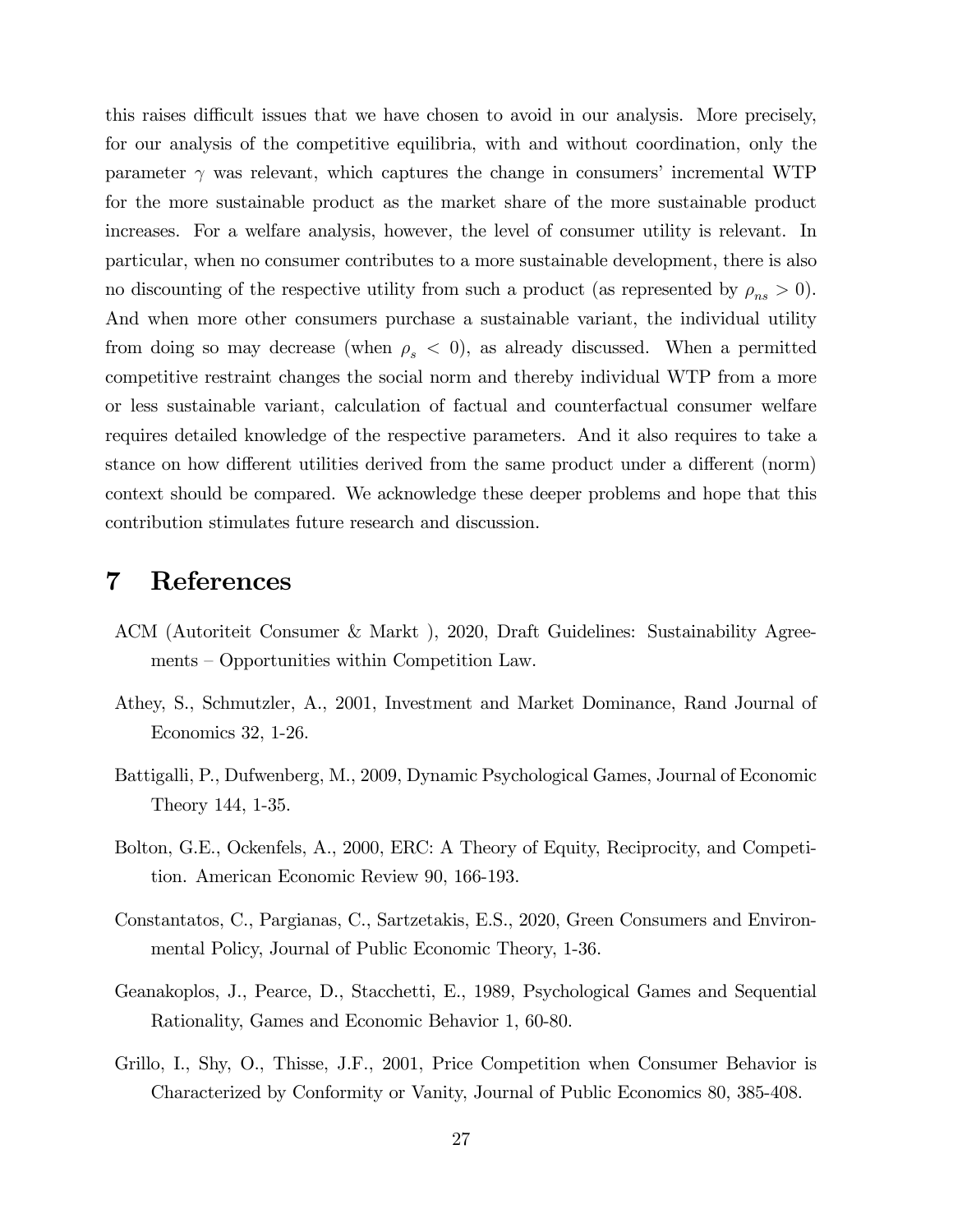- Griva, K., Vettas, N., 2011, Price Competition in a Differentiated Products Duopoly under Network Effects, Information Economics and Policy 23, 85-97.
- HCC (Hellenic Competition Commission), 2020, Competition Law and Sustainability.
- Holmes, S., 2020, Climate Change, Sustainability, and Competition Law, Journal of Antitrust Enforcement, 354-377.
- Inderst, R., Khalmetski, K., Ockenfels, A., 2019, Sharing Guilt: How Better Access to Information May Backfire, Management Science 65, 2947-3448.
- Inderst, R., Rhiel, F., Thomas, S., 2021, Sustainable Agreements, mimeo.
- Inderst, R., Sartzetakis, E., Xepapadeas, A., 2021, Technical Report on Sustainability and Competition, Report commissioned by ACM and HCC.
- Inderst, R., Thomas, S., 2020, Reflective Willingness to Pay: Preferences for Sustainable Consumption in a Consumer Welfare Analysis, mimeo.
- Kingston, S., 2019, Competition Law in an Environmental Crisis, Journal of European Competition Law & Practice, 517.
- Mulder, M., Zomer, S., 2017, Dutch Consumers' Willingness to Pay for Broiler Welfare, Journal of Applied Animal Welfare Science 20, 137-154.
- Nyborg, K. et al., 2016, Social Norms as Solution, Science 354, 42-43.
- Nyborg, K., Horwarth, R.B., Kjell, A.B., 2006, Green Consumers and Public Policy: On Socially Contingent Moral Motivation, Resource and Energy Economics 28, 351-366.
- Pearce, D., Atkinson, G., Mourato, S., 2006, Cost-Benefit Analysis and the Environment: Recent Developments. Paris, France: OECD Publishing.
- Sartzetakis, E., Tsigaris, P., 2005, Journal of Regulatory Economics 28, 309-326.
- Schinkel, M.P., Spiegel, Y., 2017, Can Collusion Promote Sustainable Consumption and Production?, International Journal of Industrial Organization, 371.
- Schultz, P.A., 2002, Knowledge, Information, and Household Recycling: Examining the Knowledge-deficit Model of Behavior Change. In: Dietz, T., Stern, P.C. (Eds), New Tool for Environmental Protection: Education, Information, and Voluntary Measures. National Academy Press, Washington, DC.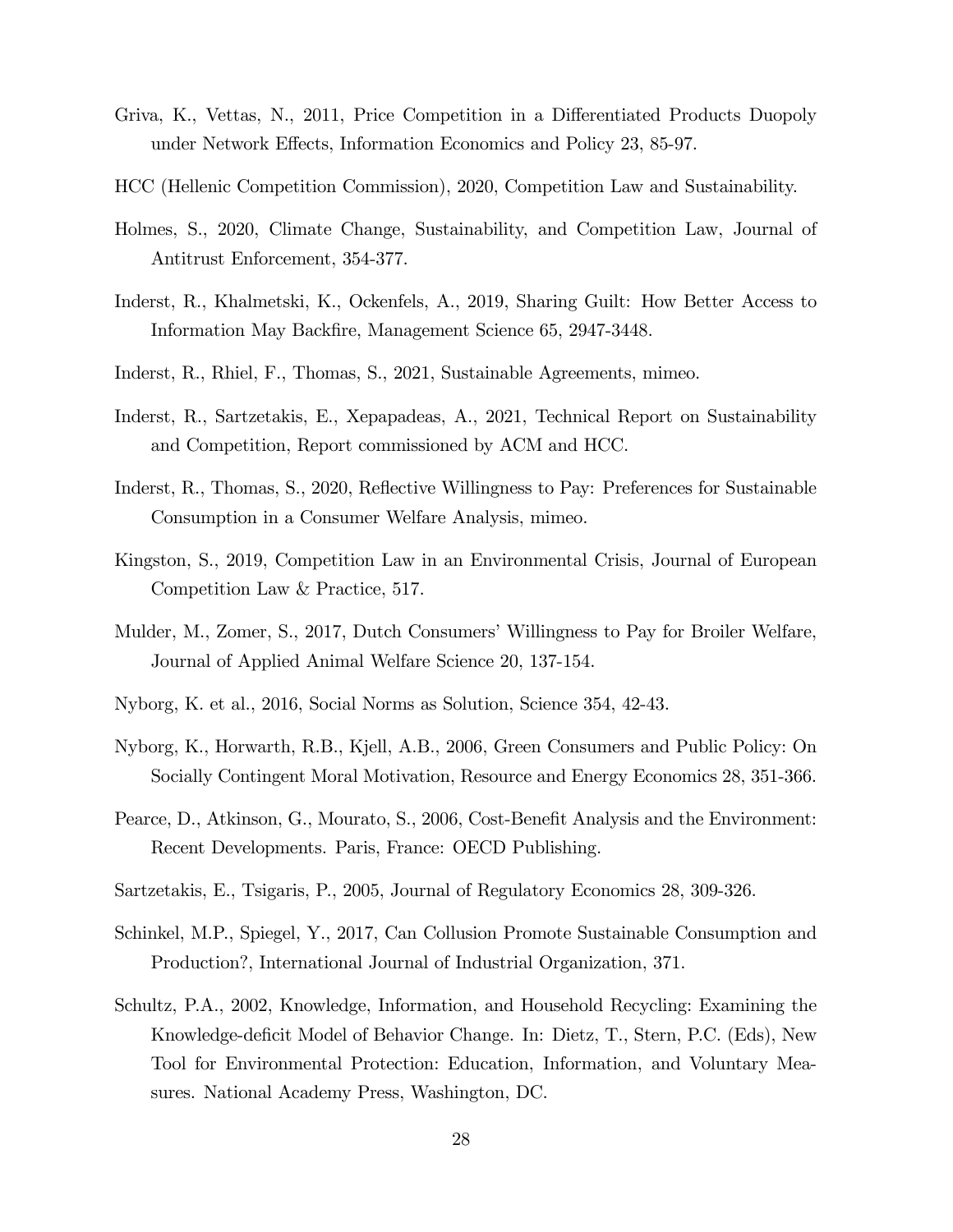- Sugden, R., 1984, Reciprocity: The Supply of Public Goods through Voluntary Contributions, The Economic Journal 94, 772- 787.
- Van der Zee, E., 2020, Quantifying Benefits of Sustainability Agreements Under Article 101 TFEU, World Competition, 189.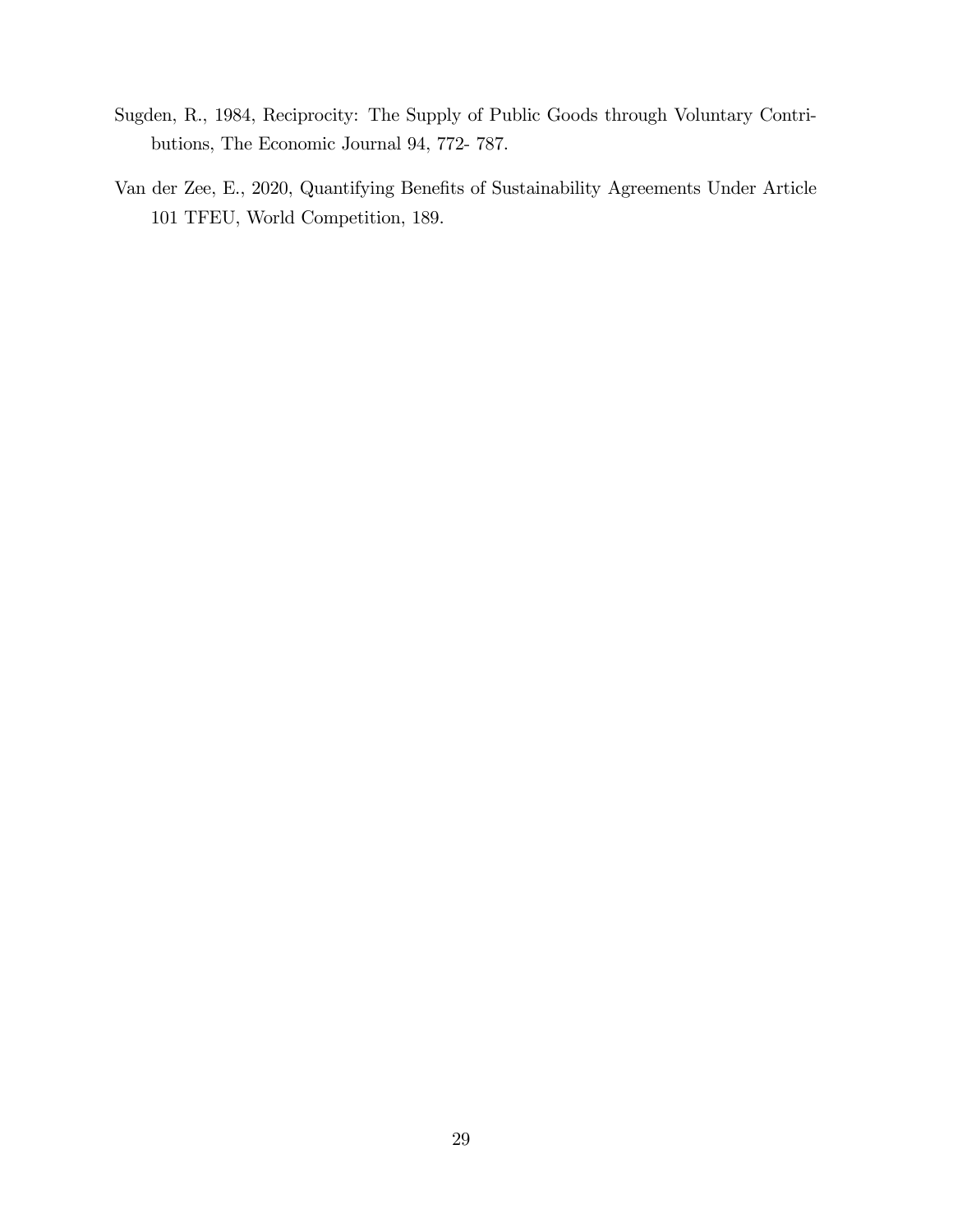## 8 Appendix: Proofs

**Proof of Proposition 1.** Using symmetry, we have for  $M = 1$ 

$$
\pi_{ns,ns}(M = 0) = \pi_{ns,s}(M = 0) = 0,
$$
  
\n
$$
\pi_{s,s}(M = 0) = \frac{1}{2}(\gamma + v),
$$
  
\n
$$
\pi_{s,ns}(M = 0) = \frac{1}{2}(\frac{1}{2}\gamma + v).
$$

The respective thresholds follow then immediately from

$$
K'_{M=0} = \pi_{s,ns}(M=0) - \pi_{ns,ns}(M=0),
$$
  
\n
$$
K''_{M=0} = \pi_{s,s}(M=0) - \pi_{ns,s}(M=0).
$$

Q.E.D.

**Proof of Proposition 2.** Observe first for the two symmetric choices that

$$
\pi_{ns,ns}(M=1) = \pi_{s,s}(M=1) = \frac{\tau}{2}.
$$

For the asymmetric case we have with  $M = 1$  that

$$
\pi_{s,ns}(M = 1) = \frac{(3\tau + v - \gamma)^2}{9(2\tau - \gamma)}
$$

and that

$$
\pi_{ns,s}(M = 1) = \frac{(3\tau - v - 2\gamma)^2}{9(2\tau - \gamma)}.
$$

We first discuss the incremental profit (gross of  $K$ ) for a firm that alone chooses the sustainable variant ("first mover"):

$$
\pi_{s,ns}(M=1) - \pi_{ns,ns}(M=1) = \frac{(3\tau + \nu - \gamma)^2}{9(2\tau - \gamma)} - \frac{\tau}{2} = \frac{2(\nu - \gamma)^2 + 3(4\nu - \gamma)\tau}{18(2\tau - \gamma)} =: D_1.
$$

This is strictly increasing in v, since  $\frac{\partial D_1}{\partial v} = \frac{2(3\tau + v - \gamma)}{9(2\tau - \gamma)} > 0$ . Next,  $D_1(v = 0) = \gamma \frac{2\gamma - 3\tau}{18(2\tau - \gamma)}$  $\frac{2\gamma - 3\tau}{18(2\tau - \gamma)},$ which is strictly negative from (3). Define now the unique value  $D_1(v_0) = 0$ .

Next, the incremental profit for the "second mover" is

$$
\pi_{s,s}(M=1) - \pi_{ns,s}(M=1) = \frac{\tau}{2} - \frac{(3\tau - \nu - 2\gamma)^2}{9(2\tau - \gamma)} = \frac{3(4\nu + 5\gamma)\tau - 2(\nu + 2\gamma)^2}{18(2\tau - \gamma)} =: D_2,
$$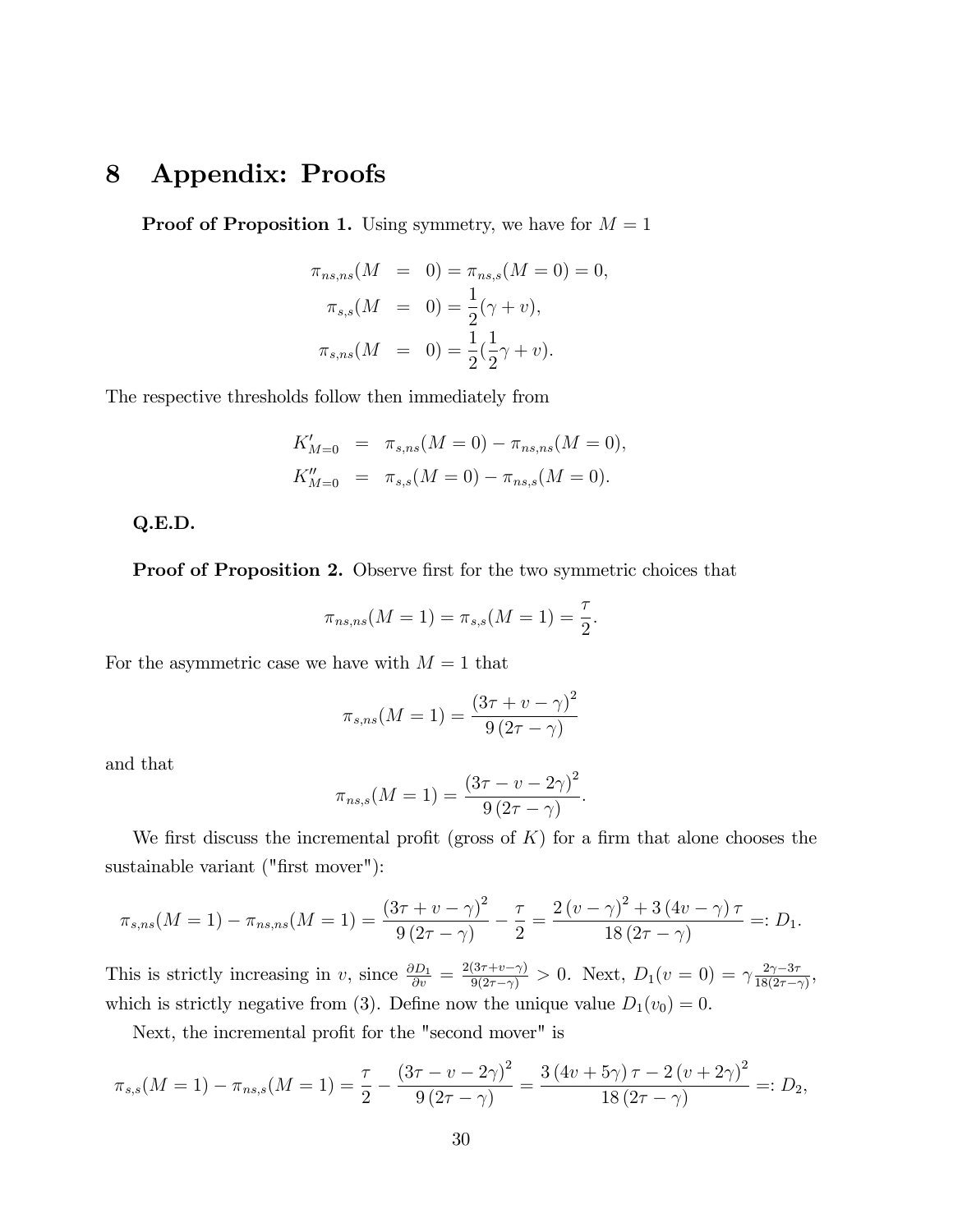where now

$$
\frac{\partial D_2}{\partial v} = \frac{2(3\tau - v - 2\gamma)}{9(2\tau - \gamma)} > 0.
$$

Hence,  $D_2$  is increasing in v iff  $3\tau > v + 2\gamma$ , which holds by (3). Note now that

$$
D_2(v=0) = \frac{\gamma (15\tau - 8\gamma)}{18(2\tau - \gamma)},
$$

which from (3) is strictly positive, so that  $D_2 > 0$  for all parameter values.

It is now instructive to first consider the case where  $v < v_0$ , so that  $D_1(v) < 0$ . Then for all  $K$  there exists an equilibrium where no firm chooses the sustainable product. Define now, for these values of v,  $K_{M=1}'' = D_2(v) > 0$ . When  $K > K_{M=1}''$ , also a "second mover" is strictly worse off when choosing the sustainable variant, so that the equilibrium with only nonsustainable choices is unique. When  $K \leq K''_{M=1}$ , however, we know that  $D_2(v) - K \geq 0$ , so a firm has (weak) incentives to choose the sustainable variant when it anticipates the rival to do so. For  $K \leq K'_{M=1}$  there thus exists also an equilibrium where both firms choose the sustainable variant. We set in addition  $K'_{M=1} = 0$  when  $v < v_0$ .

Observe next that

$$
D_2 - D_1 = \frac{\gamma (9\tau - 5\gamma) - 2v (v + \gamma)}{9 (2\tau - \gamma)}
$$

:

As discussed in the main text, for  $\gamma = 0$ ,  $D_2 < D_1$ . When  $v = 0$  but  $\gamma > 0$ , using (3), the converse holds strictly with  $D_2 > D_1$ , as also discussed in the main text. As  $D_2 - D_1$ strictly decreases in v, since  $\frac{\partial (D_2 - D_1)}{\partial v} = -\frac{4v+2\gamma}{9(2\tau - \gamma)} < 0$ , and as at  $v = v_0$  we know  $D_1 = 0$ and  $D_2 > 0$ , so  $D_2 - D_1 > 0$ , we can define a value  $v' > v_0$  where  $D_2(v') - D_1(v') = 0$ (provided that this exists while still satisfying (3), which, for given  $\tau$  and  $\gamma$ , imposes an upper boundary on v). Hence, up to  $v < v'$  the incentives of the "second mover" are still strictly higher. The preceding characterization for  $v < 0$  now fully extends up to  $v < v'$ by using, in addition,  $K'_{M=1} = D_1(v)$  when positive.

When  $v > v'$ , the "first mover" incentives are strictly higher,  $D_2 < D_1$ . Setting now  $K'_{M=1} = D_2(v)$  and  $K''_{M=1} = D_1(v)$ , we obtain the characterization for Case 2. Q.E.D.

**Proof of Proposition 3.** For general  $M$ , profits are given as

$$
\pi_{ns,ns} = M_{\frac{7}{2}},
$$
\n
$$
\pi_{s,s} = M_{\frac{7}{2}} + m(\gamma + v),
$$
\n
$$
\pi_{s,ns} = m(v + \rho(m + Mx_C)) + Mx_C \left[ \tau + \frac{1}{3} [v + \rho(m - M)] \right],
$$
\n
$$
\pi_{ns,s} = M(1 - x_C) \left[ \tau - \frac{1}{3} [v + 2\rho(m + M)] \right].
$$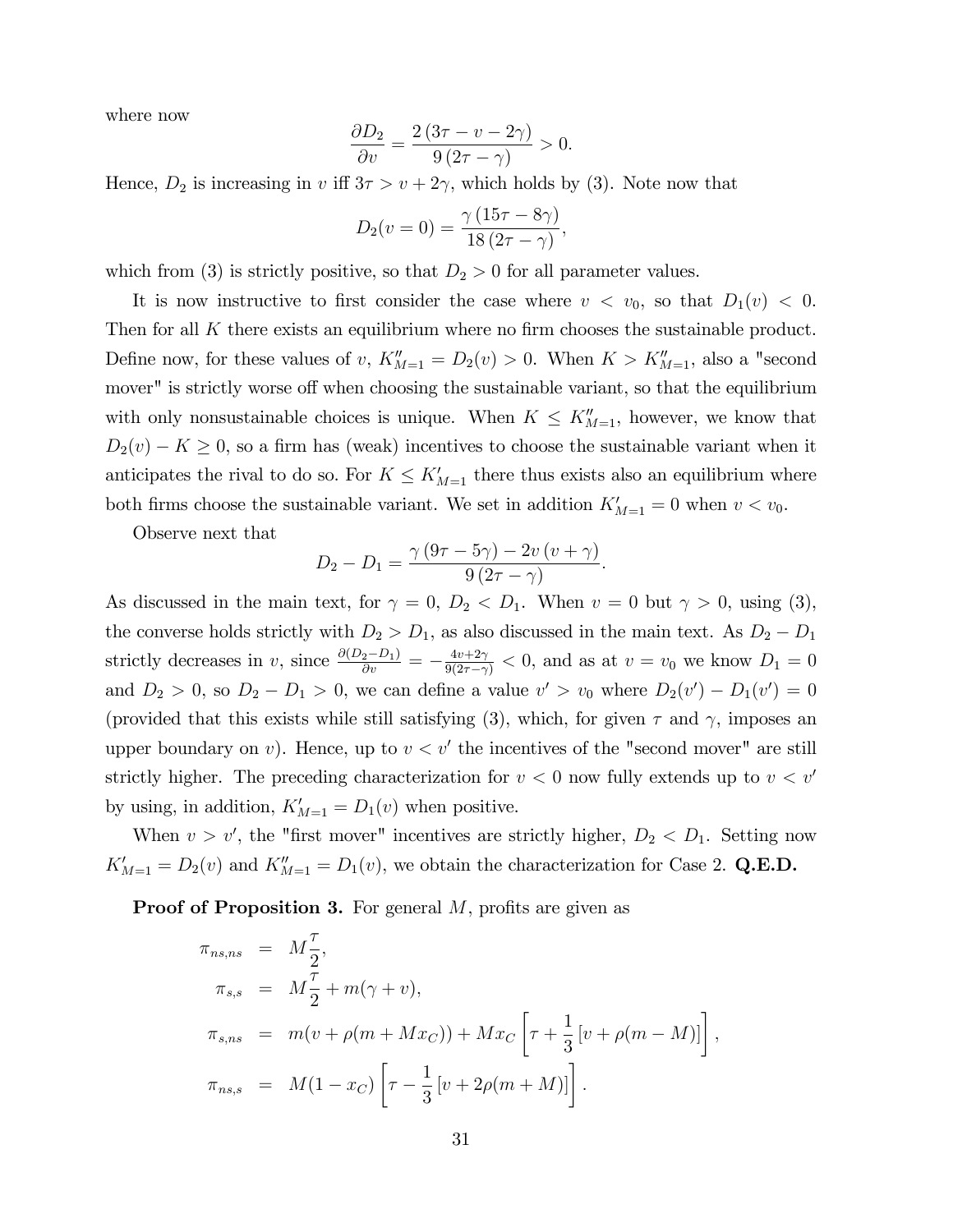Substituting  $x_C$  and  $m = (1 - M)/2$  yields for the asymmetric case

$$
\pi_{s,ns} = \frac{4v [M (v - 2\gamma) + 3\tau (3 - M)] + \gamma M (9\gamma M^2 - 5\gamma - 6\tau - 3\gamma M\tau) + 18 (\gamma + 2M\tau)}{36 (2\tau - \gamma M)},
$$
  

$$
\pi_{ns,s} = \frac{M (2v + \gamma + 3M\gamma - 6\tau)^2}{36 (2\tau - \gamma M)}
$$

and thus, again with  $D_1 \equiv \pi_{s,ns} - \pi_{ns,ns}$  and  $D_2 = \pi_{s,s} - \pi_{ns,s}$ ,

$$
D_2 - D_1 = \frac{Mv (3\gamma M - 7\gamma - 4v) + \gamma M (6\gamma M - 7\gamma - 9\gamma M^2) + 9\gamma M (1 - M)\tau + 9\gamma \tau}{36 (2\tau - \gamma M)}.
$$

Note that

$$
\frac{\partial (D_2 - D_1)}{\partial v} = -\frac{M (8v + 7\gamma - 3\gamma M)}{18 (2\tau - \gamma M)},
$$

which is surely strictly negative when  $v \ge 0$  and  $\gamma > 0$ . We note again that  $D_1 = D_2 = 0$ at  $v = 0$  and  $\gamma = 0$ , while  $D_2 - D_1 > 0$  when  $v = 0$  and  $\gamma > 0$ . Taken together, this implies again a unique cutoff value  $v' > 0$ , where  $D_2(v') = D_1(v')$ . By the argument in the proof of Proposition 2 we thus have no multiple equilibria when  $v < v'$ . When  $v < v'$ , instead, multiple equilibria exist for an intermediate (positive) range of values K when  $D_2 > 0$ , which holds for  $v < v'$ .

Regarding which equilibria firms prefer, we need to compare net profits, i.e.,  $\pi_{s,s} - K$ and  $\pi_{ns,ns}$ , which obtains a cutoff m' given by  $m' = \frac{K}{n+1}$  $\frac{K}{v+\gamma}$  and from this a cutoff  $M'=1-2m'$ (when interior). Q.E.D.

**Proof of Lemma 6.** Take first the case where both firms choose the non-sustainable variant. The first-order condition for firm  $i$ 's profit maximization problem yields the price reaction functions

$$
p_i = \frac{(M+m_i)\tau + Mp_j}{2\left(M+m\right)}
$$

Reaction functions are uniquely solved, using symmetry and after substituting  $m = (1 M/2$ , as

$$
p^* = \frac{(1+M)\,\tau}{2}.
$$

Substituting  $p^*$  yields firm equilibrium demand'

$$
q^* = \frac{(1+M)^2}{8}.\tag{23}
$$

:

Given zero costs, profits are  $\pi_{ns,ns} = p^*q^*$ , which becomes expression (19).

For the case where both firms offer the sustainable variant, we can proceed likewise to obtain for the symmetric equilibrium price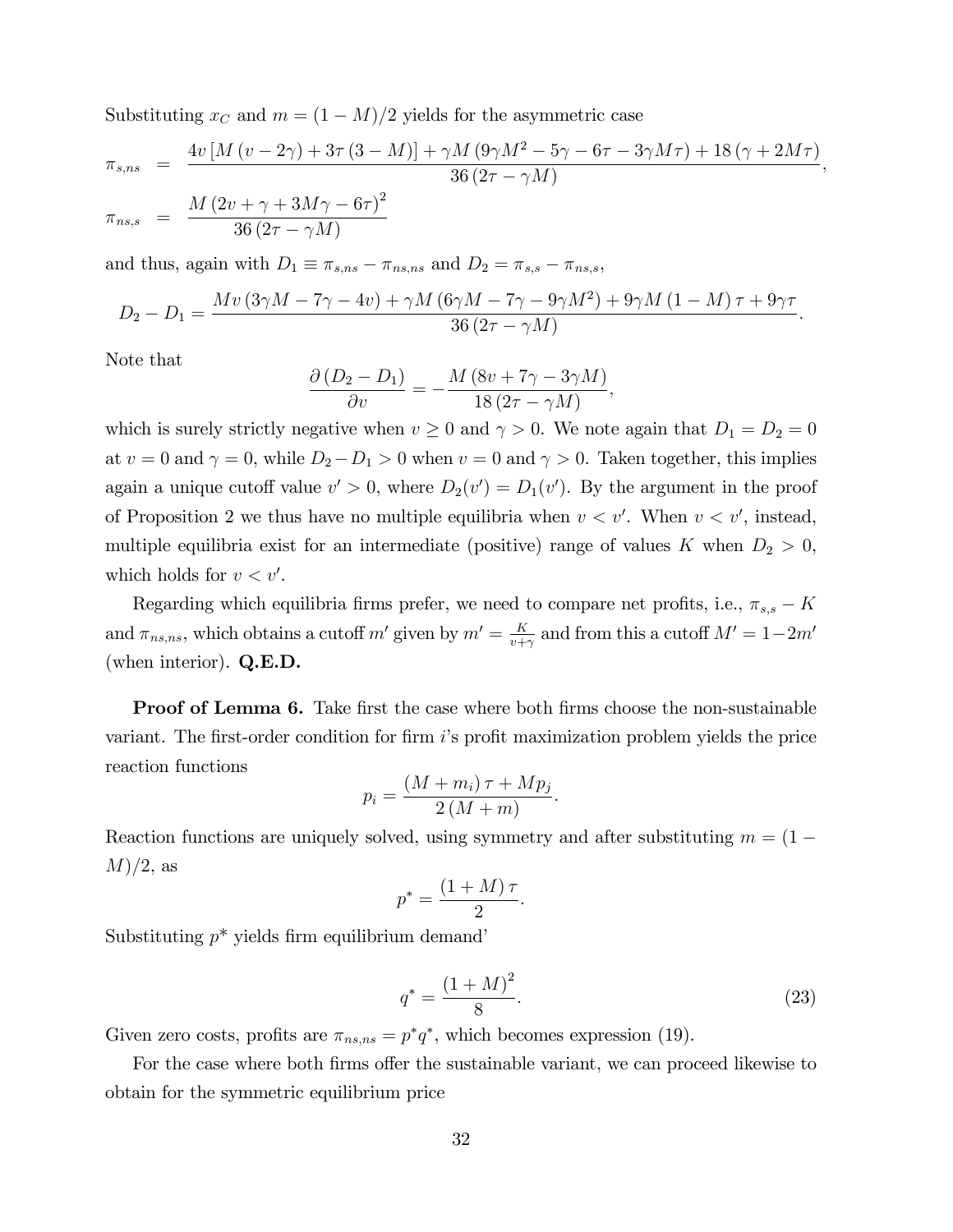$$
p^* = \frac{4\tau [(1 + M)\tau + (1 - M)z] + \Omega c_s}{8\tau - (1 - M)(1 + 3M)\gamma}
$$

and for the respective quantity

$$
q^* = \frac{\Omega\left[(1+M)\tau + (1-M)v\right]}{2\left[\tau - (1-M)\gamma\right]\left[8\tau - (1-M)(1+3M)\gamma\right]}.
$$

where,  $\Omega = 4(1+M)\tau - (1-M)(1+3M)\gamma > 0$ . With  $\pi_{s,s} = q^*(p^*-c_s)$  we finally obtain expression  $(20)$ . Q.E.D.

**Proof of Lemma 7.** We consider the case where only firm  $A$  offers the sustainable variant. The case where only firm  $B$  offers this variant is symmetric. To derive the marginal consumer of the sustainable variant in the two market segments  $[0,1]$  and  $[1,2]$ as a function of prices, we use

$$
x_A = \frac{2\tau (\tau + z - p_A) + \gamma M p_B}{2\tau (2\tau - (m + M)\gamma)}, \ x_C = \frac{2\tau (\tau + z - p_A) + (2\tau - \gamma m) p_B}{2\tau (2\tau - (m + M)\gamma)}.
$$

Substituting the above into  $q_A = mx_A + Mx_C$  we derive firm A's total demand, which after substituting  $m = (1 - M)/2$ , is,

$$
q_A = \frac{(1+M)(\tau + z - p_A) + 2Mp_B}{4\tau - (1+M)\gamma}
$$
 (24)

and from maximization of  $(p_A - c_s)q_A$  its the price reaction function,

$$
p_A = \frac{(1+M)(\tau + z + c_s) + 2Mp_B}{2(1+M)}.
$$

Firm B captures a segment  $x_B = \frac{\tau - p_B}{2\tau}$  of its backyard market and  $(1 - x_C)$  of the contested market, and thus its total demand is,  $q_B = mx_B + Mx_C$ , which after substituting  $m = (1 - M)/2$ , yields,

$$
q_B = \frac{8M\tau (p_A - z) - \Omega p_B + \tau [4(1 + M)\tau - (1 + 4M + 3M^2)\gamma]}{4\tau [4\tau - (1 + M)\gamma]}.
$$

The first-order condition for  $p_Bq_B$ , given that the marginal cost of the non-sustainable variant is zero, yields the price reaction function,

$$
p_B = \frac{[4\tau - \gamma + 8M(p_A - z) + 4M\tau - (4 + 3M)\gamma]\tau}{4\Omega}.
$$

Solving firms' reaction functions yields equilibrium prices,